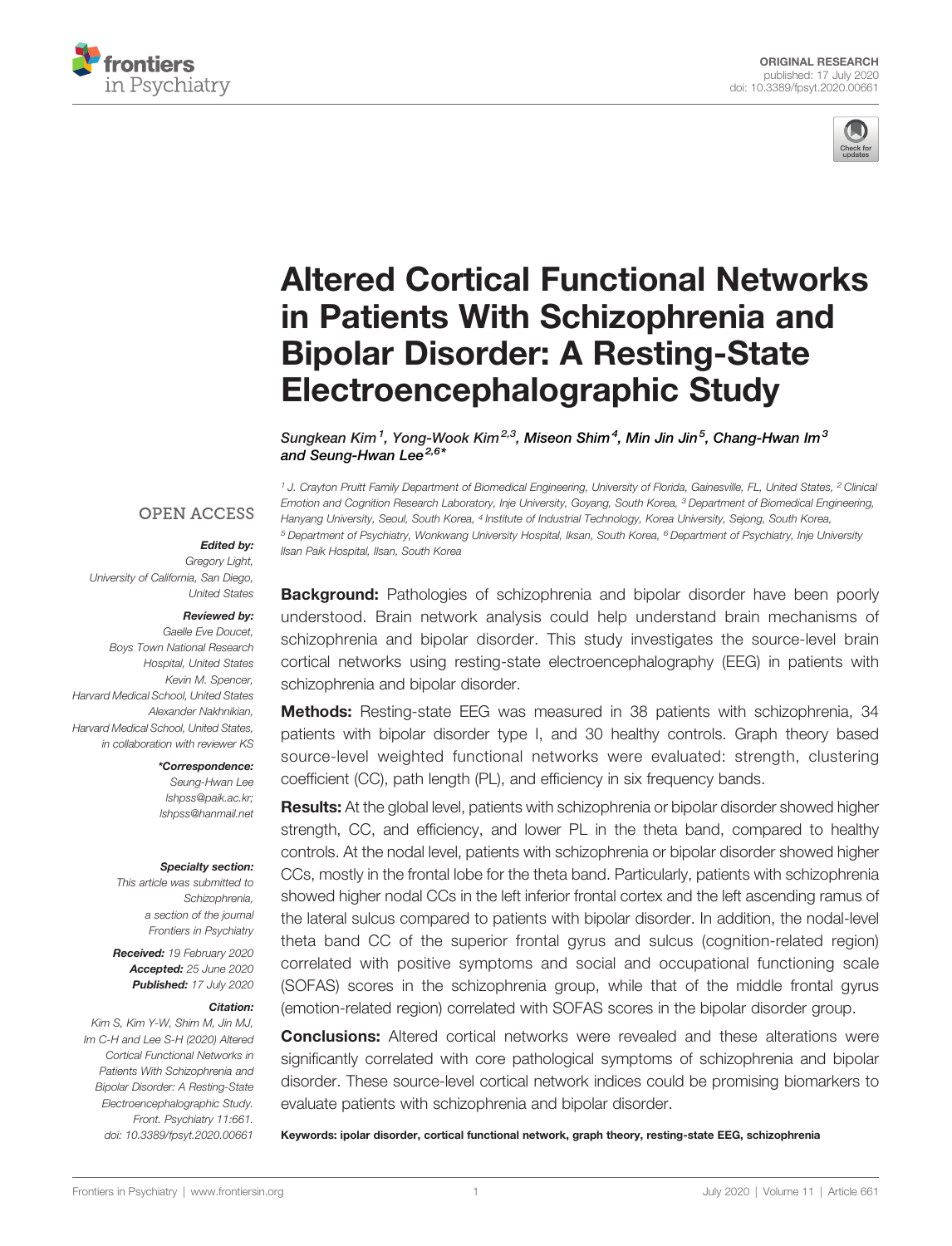# INTRODUCTION

Schizophrenia and bipolar disorder are both major psychiatric disorders. Schizophrenia is frequently characterized by positive and negative symptoms, whereas bipolar disorder is generally characterized by mania and depression [\(1\)](#page-9-0). Schizophrenia and bipolar disorder have both similarities and differences with respect to neuropsychological and neurophysiological levels. In addition, they have overlapping symptoms, such as psychotic symptoms, disorganized thinking, and depressive symptoms [\(2](#page-9-0)–[4\)](#page-9-0). However, the pathologies of these two diseases have not yet been revealed ([2](#page-9-0), [5\)](#page-9-0). Therefore, studies that could help in understanding the pathologies of these two diseases are needed.

Electroencephalography (EEG) can detect the synchronous activity in neuronal populations. Because EEG is mainly produced by post-synaptic potentials, it is susceptible to alterations in neurotransmission secondary to pharmacological manipulations or brain dysfunction [\(6\)](#page-9-0). Resting state brain activity reflects the baseline status of the brain and has been proposed as a means of exploring the underlying pathophysiological characteristics of psychiatric disorders ([7](#page-9-0)). In addition, unique EEG patterns have been observed in mental disorders during resting state. These patterns were associated with the pathophysiological characteristics of the conditions [\(8,](#page-9-0) [9](#page-9-0)). The brain is active during the resting state and the additional consumption of glucose metabolism with task-related activity is often less than 5%, which is only a small portion of overall brain activity ([10](#page-9-0)). Therefore, resting state analysis is necessary to understand the pathophysiology of mental disorders well.

Previous studies indicate abnormal EEG oscillatory activity during resting state in schizophrenia and bipolar disorder. Schizophrenia has shown increased low frequency power and coherence. Although findings for bipolar disorder have been less well characterized than schizophrenia, bipolar disorder has shown increased low frequency power and decreased alpha frequency power ([11](#page-9-0)–[14\)](#page-9-0). In addition, Kam et al. [\(14](#page-9-0)) reported that bipolar disorder showed increased high frequency power and coherence while schizophrenia showed increased low frequency connectivity within and across hemispheres.

Recently, an increasing number of researchers have paid attention to changes in the cortical functional network to quantify global and local changes using graph theory ([15](#page-9-0)–[17\)](#page-9-0). Graph theory has been introduced recently as a method to construct human brain networks. Brain networks based on graph theoretical approaches could help to understand brain mechanisms of psychiatric disorders including schizophrenia and bipolar disorder. Altered activation of resting-state functional connectivity or networks has been shown in schizophrenia [\(18](#page-9-0)–[23\)](#page-9-0) and bipolar disorder ([24](#page-10-0)–[26](#page-10-0)). For example, a resting-state fMRI study revealed reduced clustering coefficients (CCs) and reduced probability in high degree hubs for schizophrenia ([19\)](#page-9-0). For resting-state EEG studies, Rubinov et al. [\(18\)](#page-9-0) showed lower CCs and shorter path length (PL) in whole frequency bands in schizophrenia. Furthermore, Kim et al. ([26\)](#page-10-0) showed decreased CC and efficiency and increased PL in the alpha band in bipolar disorder.

However, these previous EEG studies mainly conducted sensor-level (electrode-level) connectivity and network analyses. They could therefore not identify specific cortical regions contributing to the alteration of the cortical functional network in schizophrenia or bipolar disorder. In sensor-level analysis, EEG has some limitations such as low spatial resolution due to volume conduction ([27](#page-10-0)), and poor signal-to-noise ratios due to diverse artifacts and noises [\(28\)](#page-10-0); however, source-imaging can be a good alternative to circumvent these issues. The spatial resolution of EEG, in particular, can be considerably improved by mapping the scalp potential distribution onto the underlying cortical source space via source-imaging methods. To the best of our knowledge, no study so far has investigated and compared altered source-level cortical functional networks based on graph theory using resting-state EEG in patients with schizophrenia and bipolar disorder.

In this present study, we investigated cortical functional networks in patients with schizophrenia and bipolar disorder through a source-level weighted network analysis during restingstate EEG. Thus, we could observe the alteration of networks in both specific local cortical regions and the global network pattern. Furthermore, we examined the relationships between cortical network indices and psychiatric, clinical, or cognitive measures, which would help in comprehending the pathologies of schizophrenia and bipolar disorder. We hypothesized that patients with schizophrenia and bipolar disorder would exhibit an altered cortical functional network in both global and nodal levels during resting state, and that the altered cortical network indices such as strength, CC, PL, and efficiency would be significantly associated with psychiatric symptom scales.

### MATERIALS AND METHODS

# **Participants**

In total, 102 participants with the ages ranging from 20 to 63 years participated in this study. The participants included patients with schizophrenia [n=38, age:  $43.16 \pm 11.16$  (range: 21–60)] and bipolar disorder [n=34, age:  $41.44 \pm 12.57$  (range: 20–63)] as well as healthy controls  $[n=30, 1]$  age:  $42.97 \pm 12.40$ (range: 23–63)]. All patients were evaluated for Axis I ([29\)](#page-10-0) and II [\(30\)](#page-10-0) disorders based on the Structured Clinical Interview for the Diagnostic and Statistical Manual of Mental Disorders, 4th edition (SCID) by a board-certified psychiatrist. No patient had alcohol or drug abuse, mental retardation, a lifetime history of central nervous system, or head injury with loss of consciousness. All patients with bipolar disorder were diagnosed with type I. In addition, 10 patients with bipolar disorder had psychotic symptoms. Most of the patients with schizophrenia were being treated with atypical antipsychotics with or without mood-stabilizing agents (lithium, topiramate, lamotrigine, and sodium valproate) and most patients with bipolar disorder were being treated with atypical antipsychotics and mood-stabilizing agents. Thirty-three patients with schizophrenia were on antipsychotics and six patients with schizophrenia were on mood stabilizers. In terms of patients with bipolar disorder, 30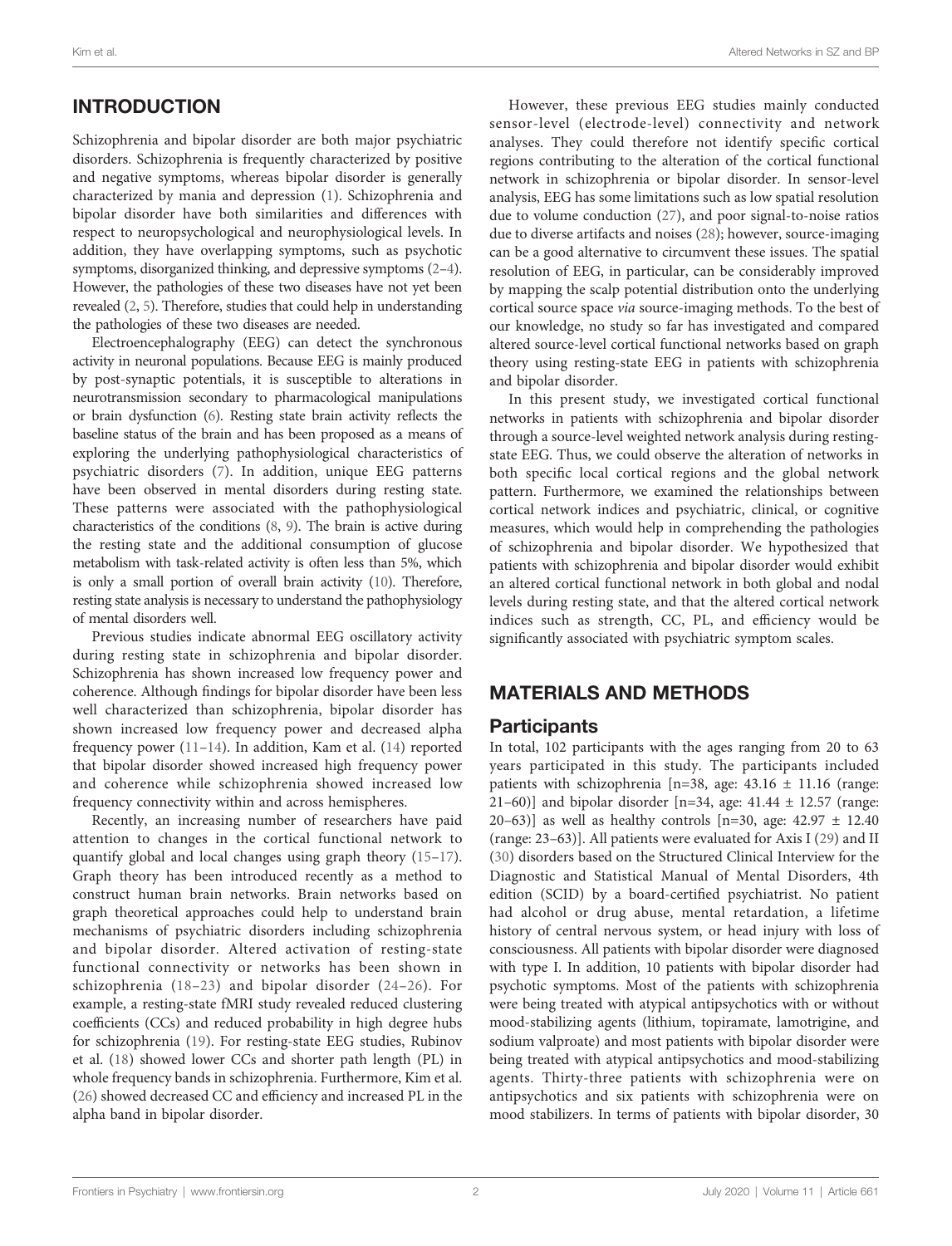patients were on antipsychotics and 28 patients were on mood stabilizers. Thirty healthy controls were recruited through the local community via flyers and newspapers. An initial screening interview excluded participants with head injury or any personal or family history of psychiatric illness or any identifiable neurological disorder. Following the initial screening, potential healthy controls were interviewed through the SCID for Axis II Psychiatric Disorders ([30\)](#page-10-0) and were rejected if they had any psychiatric disorders. All participants signed a written informed consent form approved by the Institutional Review Board of Inje University Ilsan Paik Hospital (2015-07-23).

### Psychiatric, Clinical, and Cognitive Measures

Psychiatric symptoms were evaluated using the Positive and Negative Syndrome Scale (PANSS) for schizophrenia ([31](#page-10-0)) and the Young Mania Rating Scale (YMRS) for bipolar disorder ([32\)](#page-10-0). To evaluate neurocognition, the Korean Auditory Verbal Learning Test (K-AVLT) [\(33\)](#page-10-0) was used. K-AVLT belonging to the Rey-Kim Memory Test [\(33](#page-10-0)) is a verbal memory test consisting of five immediate recall trials (trials 1–5), delayed recall trials, and delayed recognition trials. Immediate recall score is the sum of correctly recalled words (trials 1–5). The delayed recall score represents the number of correctly recalled words after a 20 min delay period. The delayed recognition score represents the correctly chosen words from the original list (15 words) which are spoken by the examiner among a list of 50 words after delayed recall. To evaluate functional outcomes, the Social and Occupational Functioning Assessment Scale (SOFAS) ([34,](#page-10-0) [35\)](#page-10-0) was used. The SOFAS was applied as a one-item rating scale from clinician's judgment of overall level of functioning for Axis V in the Diagnostic and Statistical Manual for Mental Disorders 4th Edition. The SOFAS is a global rating scale, ranging from 0 to 100, for current functioning with lower scores indicating lower functioning [\(34](#page-10-0), [35\)](#page-10-0). In addition, the premorbid IQ was measured using the information test from the Korean Wechsler Adult Intelligence Scale (K-WAIS-IV), age, and education year ([36\)](#page-10-0).

# Recording and Preprocessing of Electroencephalography (EEG)

Resting-state EEG data were recorded in a sound-attenuated room, while the participants closed their eyes for 5 min. EEG was recorded with a NeuroScan SynAmps2 amplifier (Compumedics USA, Charlotte, NC, USA) using an extended 10–20 placement scheme via 62 Ag-AgCl electrodes mounted on a Quik-Cap. The reference electrode was Cz and the ground electrode was on the forehead. Horizontal electrooculogram (EOG) electrodes were placed at the outer canthus of each eye. Vertical EOG electrodes were located above and below the left eye. The impedance was kept below 5 k $\Omega$ . EEG signals were bandpass-filtered from 0.1 to 100 Hz with a 1,000 Hz sampling rate.

Recorded EEG data were preprocessed via CURRY 7 (Compumedics USA, Charlotte, NC, USA). EEG data were rereferenced to an average reference. A high pass filter with a cutoff

frequency of 1 Hz was applied to the EEG data to remove DC components from the data. Movement artifacts were removed via visual inspection of an experienced researcher without prior information regarding the data origin. Eye-movement related artifacts were corrected using a covariance and regression based mathematical procedure implemented in the preprocessing software [\(37\)](#page-10-0) of CURRY 7. After dividing pre-processed EEG data into 2 s (2,048 points) epochs, all the epochs including significant physiological artifacts (amplitude exceeding  $\pm$  75  $\mu$ V) at any of the 62 electrodes were rejected. In order to exclude any epochs with drowsiness, we calculated the relative power of theta (4–8 Hz) and alpha (8–12 Hz) bands. Then, we rejected any epochs with ratios of the theta band power to the alpha band power exceeding 1, since these epochs were regarded as drowsiness or sleep stage 1 ([38](#page-10-0)–[40\)](#page-10-0). Finally, a total of 30 artifact-free epochs were prepared for each participant. The number of 30 epochs was decided by the different number of remaining epochs for each participant after rejecting artifacts and drowsiness, and also because of the previous study reporting acceptable reliability with resting-state EEG data longer than 40 s ([41](#page-10-0)). In addition, basic power spectra were analyzed to compare relative global band powers among the three groups (supplementary materials).

# Source Localization

The depth-weighted minimum L2 norm estimator from the Brainstorm toolbox [\(http://neuroimage.usc.edu/brainstorm\)](http://neuroimage.usc.edu/brainstorm) was used to approximate time series of source activities ([42](#page-10-0)). A three-layer boundary element model from the MNI/Colin 27 anatomy template was used to compute the leadfield matrix. Cortical current density values at 15,002 cortical vertices were evaluated at every time point for each epoch. Noise covariance was calculated by each participant's whole 30 epochs. Diagonal components in noise covariance were only used to estimate the weight of each individual sensor in the source reconstruction. Following approximating the cortical current density at every time point, 148 nodes were extracted from the Destrieux atlas containing 74 cortical regions in each hemisphere ([43](#page-10-0)). The representative value in each region was assessed by the cortical source of the seed point located in each region based on the Destrieux atlas, which information was provided in the Brainstorm toolbox. The time series of the cortical sources at each of the 148 seed points were bandpass-filtered and divided into six frequency bands including delta (1–4 Hz), theta (4–8 Hz), alpha (8–12 Hz), low beta (12–18 Hz), high beta (18–30 Hz), and gamma (30–55 Hz). The band-pass filtering was applied to each epoch. We employed some techniques to reduce spectral edge artifacts. First, a high pass filter with a cutoff frequency of 1 Hz was applied to the raw EEG data before epoching. Since the filtering process removed DC components of the data, the spectral edge artifacts were mainly mitigated. Second, we used a 3rd-order Butterworth IIR band-pass filter with zero-phase filtering. Low order filter minimized the length where distortion existed and the zero-phase filtering removed half of the distorted signals.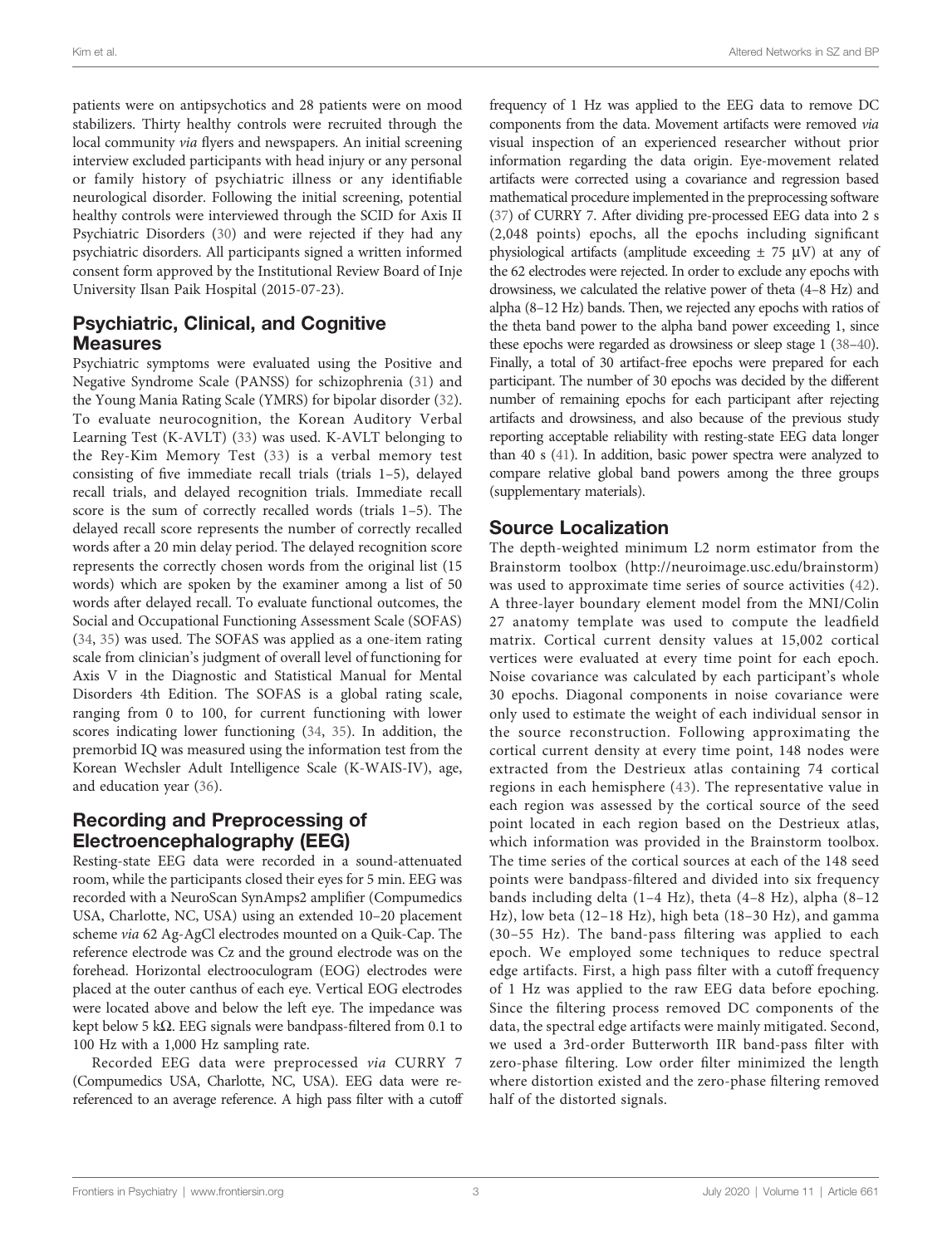### Connectivity and Network Analysis

Functional connectivity between each pair of nodes was quantified via phase-locking values (PLVs) [\(44\)](#page-10-0). PLVs result in normalized synchronization values ranging from 0 to 1, and thus no further modification is required before applying them to the weighted network analysis. PLV has been known for the fine performance with weighted minimum norm estimation [\(45](#page-10-0)) and has been widely used in the network analysis [\(46](#page-10-0)–[48](#page-10-0)).

In this study, we performed a graph theory based weighted network analysis ([16](#page-9-0), [17](#page-9-0)). The weighted network preserves unique traits of the original network without distortion. A network is composed of several nodes connecting to each other at their edges. In the present study, we selected representative network measures. Four different global-level weighted network indices were assessed. First, "strength" refers to the degree of connection strength in the network. It is estimated by summing the weights of links connected to brain regions. A greater strength value suggests that the whole brain is strongly connected. Second, "CC" indicates the degree to which a node clusters with its neighboring nodes. An increased CC indicates that a network is well segregated between the relevant brain regions. The CC was calculated for the whole network. Third, "PL" indicates the sum of lengths between two nodes within the network, which is related to the speed of information processing. The shortened PL indicates a well-integrated network. Fourth, "efficiency" represents the effectiveness of information processing in the brain; high efficiency indicates rapid information propagation in the network. Weighted nodal CC was also evaluated for each node.

### Statistical Analysis

Chi-squared tests and one-way analysis of variance (ANOVA) were used to investigate differences in demographic characteristics and psychiatric, clinical, and cognitive measures among the three groups. A multivariate ANOVA (MANOVA) was performed to compare the cortical network characteristics at the global level in each frequency band among the three groups, with premorbid IQ as a covariate. Bonferroni corrections with an adjusted p-value of  $0.05/24 = 0.002083$  (four global network measures with six frequency bands) were used to control for multiple comparisons. The same analysis was performed at the nodal level, followed by Bonferroni corrections with an adjusted p-value of 0.05/148 = 0.000338 (nodal CCs of 148 nodes). Furthermore, the variables presenting significant differences among the three groups were analyzed using *post hoc* pair-wise comparisons with Bonferroni corrections. Effect sizes were calculated using partial eta squared  $(\eta^2)$ .

A partial Pearson's correlation was performed between network indices and psychiatric, clinical, or cognitive measures, with a 5,000-bootstrap resampling technique to correct for multiple correlations in each group. The bootstrap test estimated sampling distribution of an estimator by resampling with replacement from the original sample. For the bootstrap validation, the simple random sampling method which was provided in SPSS package was used. The number of the retest was set to 5,000 and the confidence interval was set to 95%. The

bootstrap test is a weaker method than the Bonferroni test to solve the multiple-comparison issue. However, the stability and robustness of the bootstrap test have been established by diverse previous studies [\(49,](#page-10-0) [50\)](#page-10-0). Further, the bootstrap test has been widely carried out in EEG analysis ([51,](#page-10-0) [52\)](#page-10-0). For the patient groups, the potential effects of medication (equivalent doses of chlorpromazine and sodium valproate) [\(53](#page-10-0)) and duration of illness were considered as covariates. The significance level was set at  $p < 0.05$  (two-tailed). Statistical analyses were conducted using SPSS 21 (SPSS, Inc., Chicago, IL, USA).

# RESULTS

### Demographic and Psychiatric, Clinical, and Cognitive Characteristics

[Table 1](#page-4-0) shows the comparison of demographic and psychiatric, clinical, and cognitive characteristics among the patients with schizophrenia or bipolar disorder and the healthy controls. There were significant differences in premorbid IQ, K-AVLT-trial 5, K-AVLT-delayed recall, and SOFAS. Premorbid IQ showed significant difference among the three groups; healthy controls presented a significantly higher premorbid IQ than patients with schizophrenia or bipolar disorder (100.60  $\pm$  10.64 vs. 98.68  $\pm$  8.15 *vs.*  $108.23 \pm 9.13$ ,  $p < 0.001$ ). The score of the K-AVLT-trial 5 was significantly lower in patients with schizophrenia than in those with bipolar disorder and healthy controls (K-AVLT-trial 5: 8.37  $\pm$  2.79 *vs.* 10.61  $\pm$  2.97 *vs.* 11.57  $\pm$  1.75,  $p < 0.001$ ). The score of the K-AVLT-delayed recall was significantly higher in healthy controls than in patients with schizophrenia or bipolar disorder (K-AVLT-delayed recall:  $6.11 \pm 3.29$  vs.  $7.97 \pm 3.59$  vs. 9.96  $\pm$  2.01,  $p < 0.001$ ). Furthermore, The SOFAS score was significantly lower in patients with schizophrenia than in those with bipolar disorder (64.54  $\pm$  12.50 *vs.* 72.35  $\pm$  11.76, *p* = 0.009). The order of all scores for group comparison is schizophrenia, bipolar disorder, and healthy controls.

# Global-Level Differences in Cortical Functional Networks

[Table 2](#page-5-0) presents the comparison of global-level indices, including strength, CC, PL, and efficiency for each frequency band among the groups with schizophrenia and bipolar disorder and the healthy controls. There were significant differences in the four global-level indices of the theta band. The strength, CC, and efficiency of the theta band were significantly higher in the patients with schizophrenia or bipolar disorder compared to healthy controls (strength:  $54.16 \pm 2.73$  vs.  $53.31 \pm 2.25$  vs. 51.87  $\pm$  2.07,  $p$  < 0.001; CC: 0.36  $\pm$  0.02 *vs*. 0.35  $\pm$  0.01 *vs*. 0.34  $\pm$ 0.01,  $p = 0.001$ ; efficiency: 0.36  $\pm$  0.02 *vs*. 0.36  $\pm$  0.02 *vs*. 0.35  $\pm$ 0.01,  $p < 0.001$ ). On the other hand, the PL of the theta band was significantly lower in patients with schizophrenia or bipolar disorder compared to healthy controls  $(3.00 \pm 0.13 \text{ vs. } 3.03 \pm \text{)}$ 0.11 *vs.* 3.10  $\pm$  0.11,  $p = 0.001$ ). There was no significant difference between the patient groups for the four network indices of the theta band. Furthermore, there was no significant difference among the three groups in other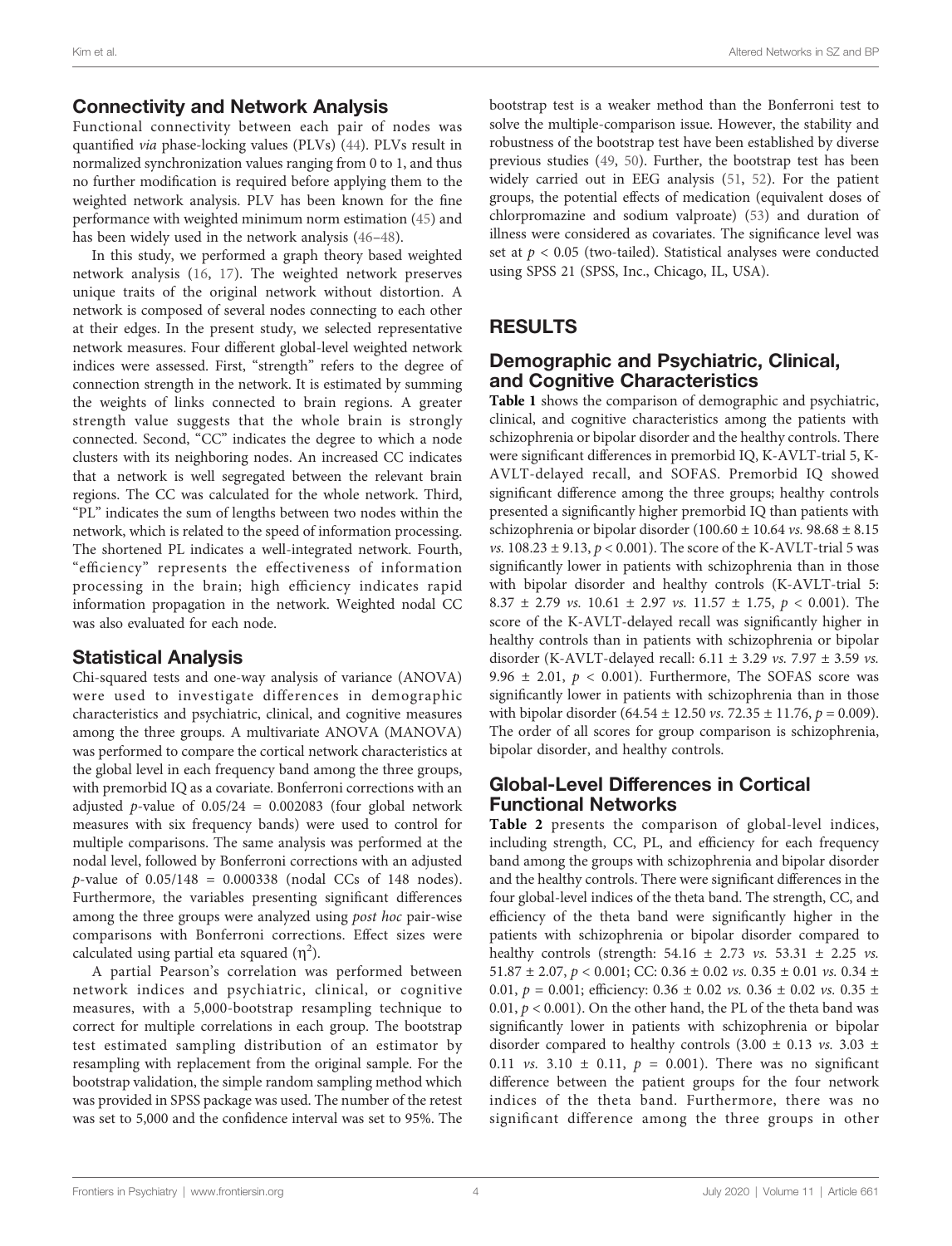#### <span id="page-4-0"></span>TABLE 1 | Demographic characteristics of study participants.

|                                           | $SZ(N = 38)$        | $BP(N = 34)$        | $HC(N = 30)$      | $\mathsf{P}$ | Post-hoc(Bonferroni)            |
|-------------------------------------------|---------------------|---------------------|-------------------|--------------|---------------------------------|
| Age (years)                               | $43.16 \pm 11.16$   | $41.44 \pm 12.57$   | $42.97 \pm 12.40$ | 0.810        |                                 |
| Sex                                       |                     |                     |                   | 0.141        |                                 |
| Male                                      | 16(42.1)            | 9(26.5)             | 15 (50.0)         |              |                                 |
| Female                                    | 22(57.9)            | 25(73.5)            | 15 (50.0)         |              |                                 |
| Premorbid IQ                              | $100.60 \pm 10.64$  | $98.68 \pm 8.15$    | $108.23 \pm 9.13$ | < 0.001      | $SZ < HC$ ,<br>BP < HC          |
| Education (years)                         | $12.92 \pm 2.73$    | $12.79 \pm 2.82$    | $14.13 \pm 3.51$  | 0.153        |                                 |
| Number of hospitalizations                | $2.84 \pm 3.58$     | $4.12 \pm 10.06$    |                   | 0.466        |                                 |
| Duration of illness (years)               | $12.09 \pm 7.55$    | $10.45 \pm 6.96$    |                   | 0.371        |                                 |
| Onset age (years)                         | $30.06 \pm 10.94$   | $31.26 \pm 12.88$   |                   | 0.689        |                                 |
| Dosage of medication*                     | $319.21 \pm 307.81$ | $276.49 \pm 410.92$ |                   |              |                                 |
| (CPZ equivalent, mg)                      |                     |                     |                   |              |                                 |
| Dosage of medication*                     | $85.53 \pm 207.59$  | 762.82 ± 463.93     |                   |              |                                 |
| (equivalent to sodium valproate dose, mg) |                     |                     |                   |              |                                 |
| <b>PANSS</b>                              |                     |                     |                   |              |                                 |
| Positive                                  | $8.19 \pm 4.89$     | $4.56 \pm 1.11$     |                   |              |                                 |
| Negative                                  | $14.27 \pm 5.31$    | $7.97 \pm 2.42$     |                   |              |                                 |
| Disorganized                              | $5.68 \pm 2.83$     | $3.79 \pm 1.04$     |                   |              |                                 |
| Excitation                                | $7.76 \pm 3.44$     | $5.03 \pm 1.38$     |                   |              |                                 |
| Depression                                | $6.68 \pm 1.62$     | $5.71 \pm 2.07$     |                   |              |                                 |
| Total                                     | $60.92 \pm 21.71$   | $41.26 \pm 8.42$    |                   |              |                                 |
| <b>YMRS</b>                               |                     | $5.56 \pm 6.37$     |                   |              |                                 |
| KAVLT-trial 5                             | $8.37 \pm 2.79$     | $10.61 \pm 2.97$    | $11.57 \pm 1.75$  | < 0.001      | $SZ < BP$ ,<br>SZ < HC          |
| KAVLT-delayed recall                      | $6.11 \pm 3.29$     | $7.97 \pm 3.59$     | $9.96 \pm 2.01$   | < 0.001      | $SZ <$ BP, $SZ <$ HC, BP $<$ HC |
| <b>SOFAS</b>                              | $64.54 \pm 12.50$   | $72.35 \pm 11.76$   |                   | 0.009        |                                 |

SZ, schizophrenia; BP, bipolar disorder; HC, healthy control; CPZ, chlorpromazine; PANSS, positive and negative syndrome scale; YMRS, Young mania rating scale; KAVLT, Korean auditory verbal learning test; HADS, hospital anxiety and depression scale; SOFAS, social and occupational functioning assessment scale.

 $*$ The mean CPZ (p = 0.617) and valproate equivalents reflect all patients (p < 0.001), including the patients who were not receiving the medications.

frequency bands. The order of all network values for group comparison is schizophrenia, bipolar disorder, and healthy controls. The violin plot figures were presented for the distribution of each network measure in the supplementary material ([Supplementary Figure S1](#page-9-0)). In addition, the relative global band powers showed a significant difference among the three groups only in the theta band. The relative power of the theta band was significantly higher in the patients with schizophrenia compared to healthy controls ([Supplementary](#page-9-0) [Table S1](#page-9-0)).

## Nodal-Level Differences in Cortical Functional Networks

Based on the significant difference in the global theta-band CCs among the three groups, we determined to investigate possible differences at the local level in the theta band. The nodal CCs among the three groups were significantly different in 23 regions. Firstly, the nodal CCs of the schizophrenia and bipolar disorder groups were significantly higher compared to the healthy controls in eight regions (left anterior part of the cingulate gyrus and sulcus:  $0.37 \pm 0.02$  vs.  $0.36 \pm 0.02$  vs.  $0.35 \pm 0.02$ ,  $p < 0.001$ ; right anterior part of the cingulate gyrus and sulcus:  $0.37 \pm 0.02$  vs.  $0.36 \pm 0.02$  vs.  $0.35 \pm 0.02$ ,  $p < 0.001$ ; right frontomarginal gyrus and sulcus:  $0.35 \pm 0.02$  *vs.*  $0.34 \pm 0.02$  *vs.* 0.33  $\pm$  0.01,  $p < 0.001$ ; right middle frontal gyrus: 0.34  $\pm$  0.02 vs.  $0.33 \pm 0.01$  vs.  $0.32 \pm 0.01$ ,  $p < 0.001$ ; left superior frontal gyrus:  $0.33 \pm 0.02$  vs.  $0.33 \pm 0.01$  vs.  $0.32 \pm 0.01$ ,  $p < 0.001$ ; right superior frontal gyrus: 0.34 ± 0.02 vs. 0.34 ± 0.01 vs. 0.33 ± 0.01,  $p < 0.001$ ; right middle occipital gyrus:  $0.34 \pm 0.01$  vs.  $0.34 \pm 0.02$ vs.  $0.33 \pm 0.01$ ,  $p < 0.001$ ; right superior frontal sulcus:  $0.34 \pm 0.02$ vs.  $0.33 \pm 0.01$  vs.  $0.32 \pm 0.01$ ,  $p < 0.001$ ).

Secondly, the nodal CCs of the schizophrenia group were significantly higher than those of the bipolar disorder group and the healthy controls in five regions (left opercular part of the inferior frontal gyrus:  $0.35 \pm 0.02$  *vs.*  $0.34 \pm 0.01$  *vs.*  $0.33 \pm 0.01$ ,  $p < 0.001$ ; left orbital part of the inferior frontal gyrus:  $0.35 \pm 0.02$ vs.  $0.34 \pm 0.01$  vs.  $0.33 \pm 0.01$ ,  $p < 0.001$ ; left triangular part of the inferior frontal gyrus:  $0.35 \pm 0.02$  *vs.*  $0.34 \pm 0.01$  *vs.*  $0.33 \pm 0.01$ ,  $p < 0.001$ ; left vertical ramus of the anterior segment of the lateral sulcus:  $0.36 \pm 0.02$  *vs.*  $0.34 \pm 0.02$  *vs.*  $0.34 \pm 0.01$ ,  $p < 0.001$ ; left inferior frontal sulcus:  $0.35 \pm 0.02$  *vs.*  $0.34 \pm 0.02$  *vs.*  $0.33 \pm 0.01$ ,  $p < 0.001$ ).

Thirdly, the nodal CCs of the schizophrenia group were significantly higher compared to the healthy controls in 10 regions (left short insular gyri:  $0.37 \pm 0.02$  vs.  $0.36 \pm 0.02$  vs.  $0.35 \pm 0.01$ ,  $p < 0.001$ ; left orbital gyri:  $0.38 \pm 0.02$  vs.  $0.37 \pm 0.02$  vs.  $0.36 \pm 0.02$ ,  $p < 0.001$ ; left polar plane of the superior temporal gyrus:  $0.38 \pm 0.02$  *vs.*  $0.36 \pm 0.02$  *vs.*  $0.35 \pm 0.02$ ,  $p < 0.001$ ; left horizontal ramus of the anterior segment of the lateral sulcus:  $0.36 \pm 0.02$  vs.  $0.35 \pm 0.02$  vs.  $0.34 \pm 0.01$ ,  $p < 0.001$ ; left temporal pole:  $0.38 \pm 0.02$  *vs.*  $0.37 \pm 0.02$  *vs.*  $0.36 \pm 0.02$ ,  $p < 0.001$ ; left anterior segment of the circular sulcus of the insula:  $0.38 \pm 0.02$  *vs.*  $0.37 \pm 0.02$  *vs.*  $0.36 \pm 0.02$ ,  $p < 0.001$ ; left superior segment of the circular sulcus of the insula:  $0.38 \pm 0.03$  vs.  $0.37 \pm 0.02$  vs.  $0.36 \pm$ 0.02,  $p < 0.001$ ; left middle frontal sulcus:  $0.35 \pm 0.03$  vs.  $0.34 \pm 0.02$ *vs.*  $0.33 \pm 0.01$ ,  $p < 0.001$ ; left superior frontal sulcus:  $0.35 \pm 0.02$  *vs.*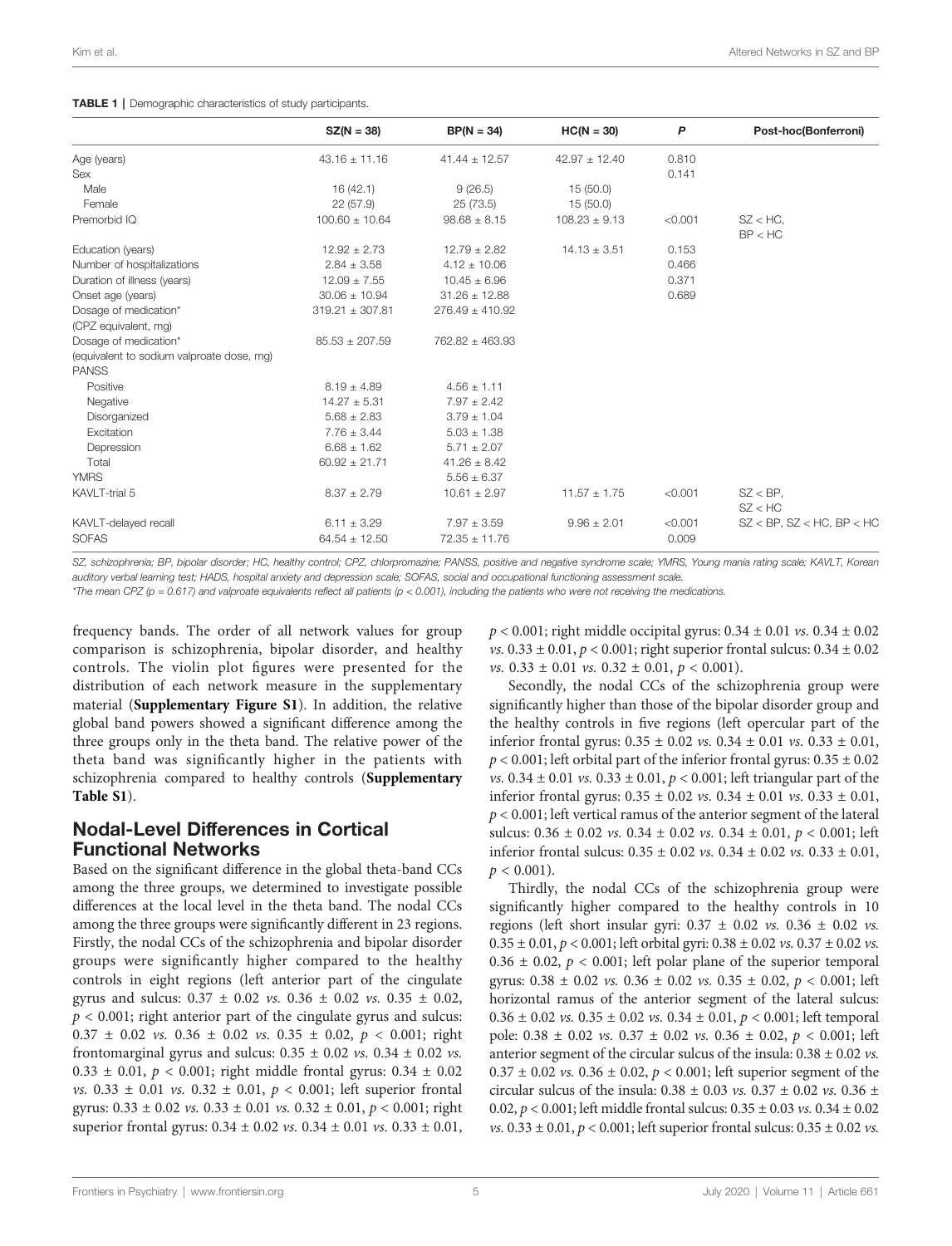| Delta band<br>0.277<br>Strength<br>$62.242 \pm 3.427$<br>$62.273 \pm 3.085$<br>$61.498 \pm 2.953$<br>0.027<br>1.303<br>CC<br>$0.415 \pm 0.021$<br>$0.410 \pm 0.019$<br>0.024<br>1.160<br>0.318<br>$0.414 \pm 0.022$<br>PL<br>0.381<br>$2.551 \pm 0.120$<br>$2.540 \pm 0.120$<br>$2.566 \pm 0.118$<br>0.021<br>0.974<br>Efficiency<br>0.027<br>0.277<br>$0.417 \pm 0.023$<br>$0.417 \pm 0.021$<br>$0.412 \pm 0.020$<br>1.303<br><b>Theta band</b> |                       |
|--------------------------------------------------------------------------------------------------------------------------------------------------------------------------------------------------------------------------------------------------------------------------------------------------------------------------------------------------------------------------------------------------------------------------------------------------|-----------------------|
|                                                                                                                                                                                                                                                                                                                                                                                                                                                  |                       |
|                                                                                                                                                                                                                                                                                                                                                                                                                                                  |                       |
|                                                                                                                                                                                                                                                                                                                                                                                                                                                  |                       |
|                                                                                                                                                                                                                                                                                                                                                                                                                                                  |                       |
|                                                                                                                                                                                                                                                                                                                                                                                                                                                  |                       |
|                                                                                                                                                                                                                                                                                                                                                                                                                                                  |                       |
| 0.156<br>< 0.001<br><b>Strength</b><br>$54.161 \pm 2.727$<br>$53.309 \pm 2.254$<br>$51.865 \pm 2.074$<br>8.594                                                                                                                                                                                                                                                                                                                                   | $SZ > HC$ , $BP > HC$ |
| cc<br>0.148<br>0.001<br>$0.357 \pm 0.017$<br>$0.352 \pm 0.015$<br>$0.343 \pm 0.013$<br>8.095                                                                                                                                                                                                                                                                                                                                                     | $SZ > HC$ , $BP > HC$ |
| <b>PL</b><br>$3.000 \pm 0.129$<br>$3.032 \pm 0.114$<br>0.001<br>$3.103 \pm 0.110$<br>0.136<br>7.318                                                                                                                                                                                                                                                                                                                                              | $SZ <$ HC, BP $<$ HC  |
| 8.608<br>< 0.001<br><b>Efficiency</b><br>$0.362 \pm 0.019$<br>$0.356 \pm 0.015$<br>$0.346 \pm 0.014$<br>0.156                                                                                                                                                                                                                                                                                                                                    | $SZ > HC$ , $BP > HC$ |
| Alpha band                                                                                                                                                                                                                                                                                                                                                                                                                                       |                       |
| $53.989 \pm 2.591$<br>$53.053 \pm 2.178$<br>0.064<br>3.167<br>0.047<br>Strength<br>$54.634 \pm 2.745$                                                                                                                                                                                                                                                                                                                                            |                       |
| CC<br>0.068<br>$0.360 \pm 0.018$<br>$0.356 \pm 0.017$<br>$0.351 \pm 0.014$<br>0.056<br>2.769                                                                                                                                                                                                                                                                                                                                                     |                       |
| PL<br>0.107<br>$2.968 \pm 0.130$<br>$2.991 \pm 0.126$<br>$3.033 \pm 0.111$<br>0.047<br>2.288                                                                                                                                                                                                                                                                                                                                                     |                       |
| Efficiency<br>0.046<br>$0.365 \pm 0.019$<br>$0.361 \pm 0.018$<br>$0.354 \pm 0.015$<br>0.064<br>3.176                                                                                                                                                                                                                                                                                                                                             |                       |
| Low beta band                                                                                                                                                                                                                                                                                                                                                                                                                                    |                       |
| 0.105<br>$48.215 \pm 3.088$<br>$48.355 \pm 6.175$<br>$46.773 \pm 3.292$<br>0.047<br>2.309<br>Strength                                                                                                                                                                                                                                                                                                                                            |                       |
| CC<br>$0.313 \pm 0.020$<br>$0.315 \pm 0.042$<br>$0.305 \pm 0.021$<br>0.046<br>2.217<br>0.115                                                                                                                                                                                                                                                                                                                                                     |                       |
| PL<br>$3.571 \pm 0.216$<br>2.231<br>0.113<br>$3.481 \pm 0.194$<br>$3.485 \pm 0.322$<br>0.046                                                                                                                                                                                                                                                                                                                                                     |                       |
| Efficiency<br>$0.322 \pm 0.021$<br>$0.323 \pm 0.042$<br>$0.313 \pm 0.023$<br>0.047<br>2.307<br>0.105                                                                                                                                                                                                                                                                                                                                             |                       |
| High beta band                                                                                                                                                                                                                                                                                                                                                                                                                                   |                       |
| 0.002<br>0.913<br>$41.317 \pm 4.594$<br>$42.645 \pm 5.351$<br>0.092<br>Strength<br>$41.415 \pm 4.358$                                                                                                                                                                                                                                                                                                                                            |                       |
| CC<br>$0.261 \pm 0.030$<br>0.004<br>0.189<br>0.828<br>$0.263 \pm 0.030$<br>$0.272 \pm 0.036$                                                                                                                                                                                                                                                                                                                                                     |                       |
| PL<br>0.918<br>$4.195 \pm 0.387$<br>$4.180 \pm 0.389$<br>$4.095 \pm 0.489$<br>0.002<br>0.086                                                                                                                                                                                                                                                                                                                                                     |                       |
| Efficiency<br>0.001<br>0.043<br>0.958<br>$0.285 \pm 0.031$<br>$0.285 \pm 0.029$<br>$0.292 \pm 0.036$                                                                                                                                                                                                                                                                                                                                             |                       |
| Gamma band                                                                                                                                                                                                                                                                                                                                                                                                                                       |                       |
| 0.227<br>$30.438 \pm 2.152$<br>$30.425 \pm 1.983$<br>$29.938 \pm 2.229$<br>0.031<br>1.509<br>Strength                                                                                                                                                                                                                                                                                                                                            |                       |
| 0.304<br>CC<br>$0.183 \pm 0.013$<br>$0.184 \pm 0.012$<br>$0.181 \pm 0.014$<br>0.025<br>1.206                                                                                                                                                                                                                                                                                                                                                     |                       |
| PL<br>0.042<br>0.136<br>$5.381 \pm 0.386$<br>$5.391 \pm 0.394$<br>$5.512 \pm 0.427$<br>2.038                                                                                                                                                                                                                                                                                                                                                     |                       |
| 0.102<br>Efficiency<br>$0.230 \pm 0.017$<br>$0.229 \pm 0.016$<br>$0.224 \pm 0.017$<br>0.048<br>2.336                                                                                                                                                                                                                                                                                                                                             |                       |

<span id="page-5-0"></span>TABLE 2 | Mean and standard deviation values of global network indices including strength, clustering coefficient (CC), path length (PL), and efficiency for each frequency band among the schizophrenia, bipolar disorder, and healthy control groups.

\*The p-value was adjusted via Bonferroni correction with 0.05/24 = 0.002083.

SZ, schizophrenia; BP, bipolar disorder; HC, healthy control.

Values are in bold to visually highlight them in the table.

0.34  $\pm$  0.01 *vs.* 0.33  $\pm$  0.02,  $p < 0.001$ ; left lateral orbital sulcus:  $0.36 \pm 0.02$  vs.  $0.35 \pm 0.02$  vs.  $0.34 \pm 0.01$ ,  $p < 0.001$ ) ([Figure 1](#page-6-0)). The order of all nodal CC values for group comparison is schizophrenia, bipolar disorder, and healthy controls.

### Correlation Between Network Indices and Psychiatric, Clinical, or Cognitive **Characteristics**

The correlations between the network indices of the global and nodal levels and psychiatric, clinical, or cognitive measures were investigated in the theta band. There were significant correlations between them in the three groups. In the schizophrenia group, the nodal CCs in the right superior frontal gyrus and sulcus significantly positively correlated with positive PANSS symptoms ( $r = 0.398$ ,  $p =$ 0.033;  $r = 0.397$ ,  $p = 0.033$ ). In addition, there was a significant negative correlation between the nodal CC in the left superior frontal gyrus and SOFAS scores ( $r = -0.414$ ,  $p = 0.026$ ). The PL significantly positively correlated with the K-AVLT-delayed recall  $(r = 0.390, p = 0.033)$ . Furthermore, the nodal CC in the right superior frontal sulcus significantly negatively correlated with the K-AVLT-delayed recall ( $r = -0.368$ ,  $p = 0.045$ ). In the bipolar disorder group, there was a significant negative correlation between the nodal CC in the right middle frontal gyrus and SOFAS scores  $(r = -0.505,$ 

 $p = 0.006$ ). In the healthy controls, the nodal CCs in the left triangular part of the inferior frontal gyrus and the right middle occipital gyrus significantly positively correlated with the K-AVLTtrial 5 (r = 0.391,  $p = 0.040$ ; r = 0.411,  $p = 0.030$ ) (**[Figure 2](#page-7-0)**).

Furthermore, the relationships between the medication dosage of antipsychotics and mood stabilizers and EEG network indices or clinical-neurocognitive measures were investigated. In patients with schizophrenia, there were significant positive correlations between the dose of mood stabilizers and nodal CCs in left orbital gyri, left polar plane of the superior temporal gyrus, and left anterior segment of the circular sulcus of the insula ( $r = 0.327$ ,  $p = 0.045$ ;  $r = 0.328$ ,  $p =$ 0.045;  $r = 0.321$ ,  $p = 0.049$ ). There were no significant correlations between the dose of antipsychotics and EEG parameters or symptoms. In patients with bipolar disorder, there were no significant correlations between medication doses and EEG parameters or symptoms.

# **DISCUSSION**

This study evaluated cortical functional networks during restingstate EEG in patients with schizophrenia or bipolar disorder compared to healthy controls. We only observed significant differences between these groups in the theta band. First, at the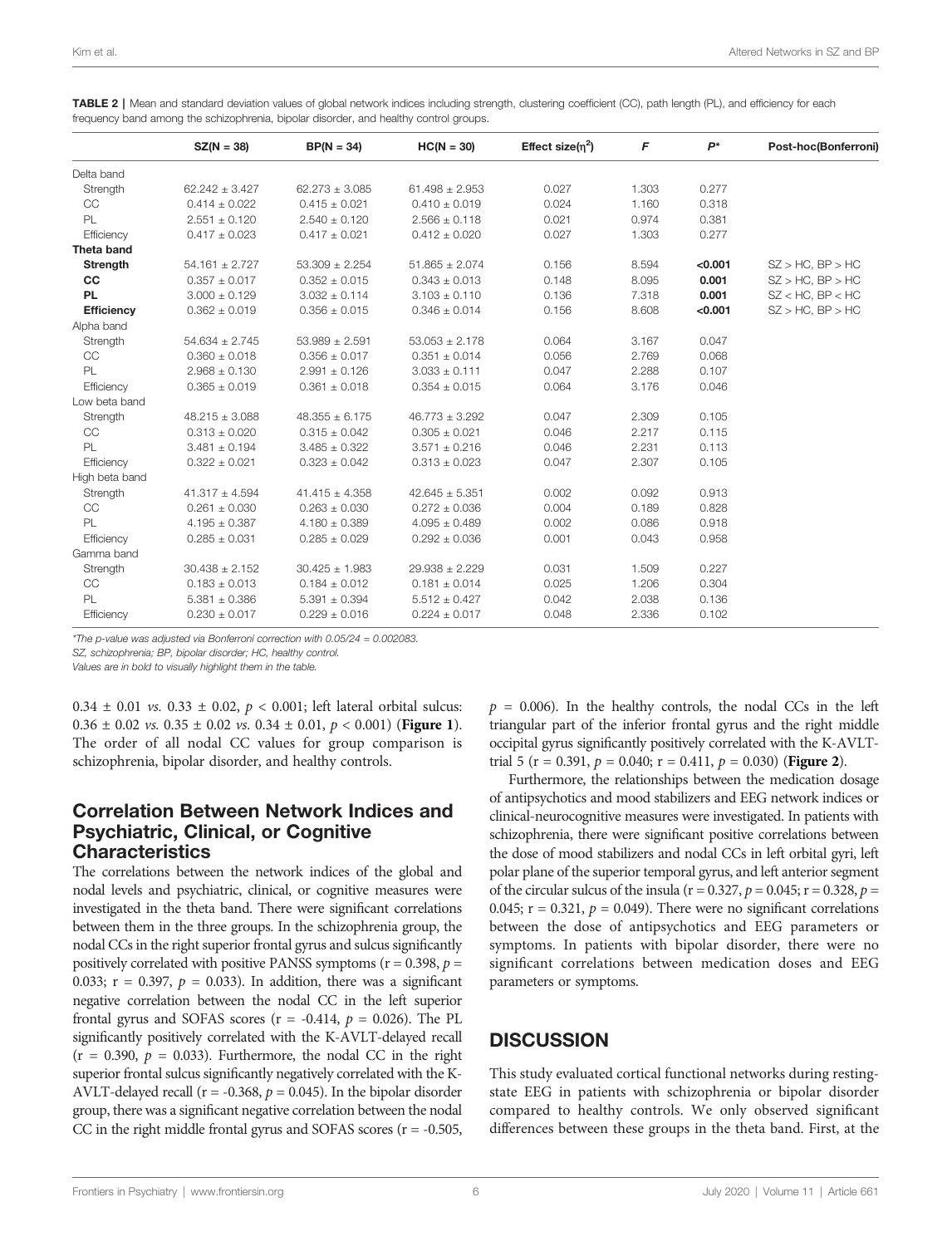<span id="page-6-0"></span>

global level, strength, CC, and efficiency were significantly higher, while PL was lower, in both patient groups compared to healthy controls. Second, at the nodal level, the CCs, mostly in the frontal lobe, were significantly higher in both patient groups; in particular, patients with schizophrenia showed higher nodal CCs in the left inferior frontal cortex and the left ascending ramus of the lateral sulcus, compared to patients with bipolar disorder. Third, the nodal-level theta-band CC of the superior

frontal gyrus and sulcus (cognition-related region) correlated with positive PANSS symptoms, SOFAS scores, and verbal memory in patients with schizophrenia, while that of the middle frontal gyrus (emotion-related region) correlated with SOFAS scores in patients with bipolar disorder.

Schizophrenia and bipolar disorder have been revealed to have abnormalities in the structural and functional connectivity at the network level. Previous EEG studies have reported altered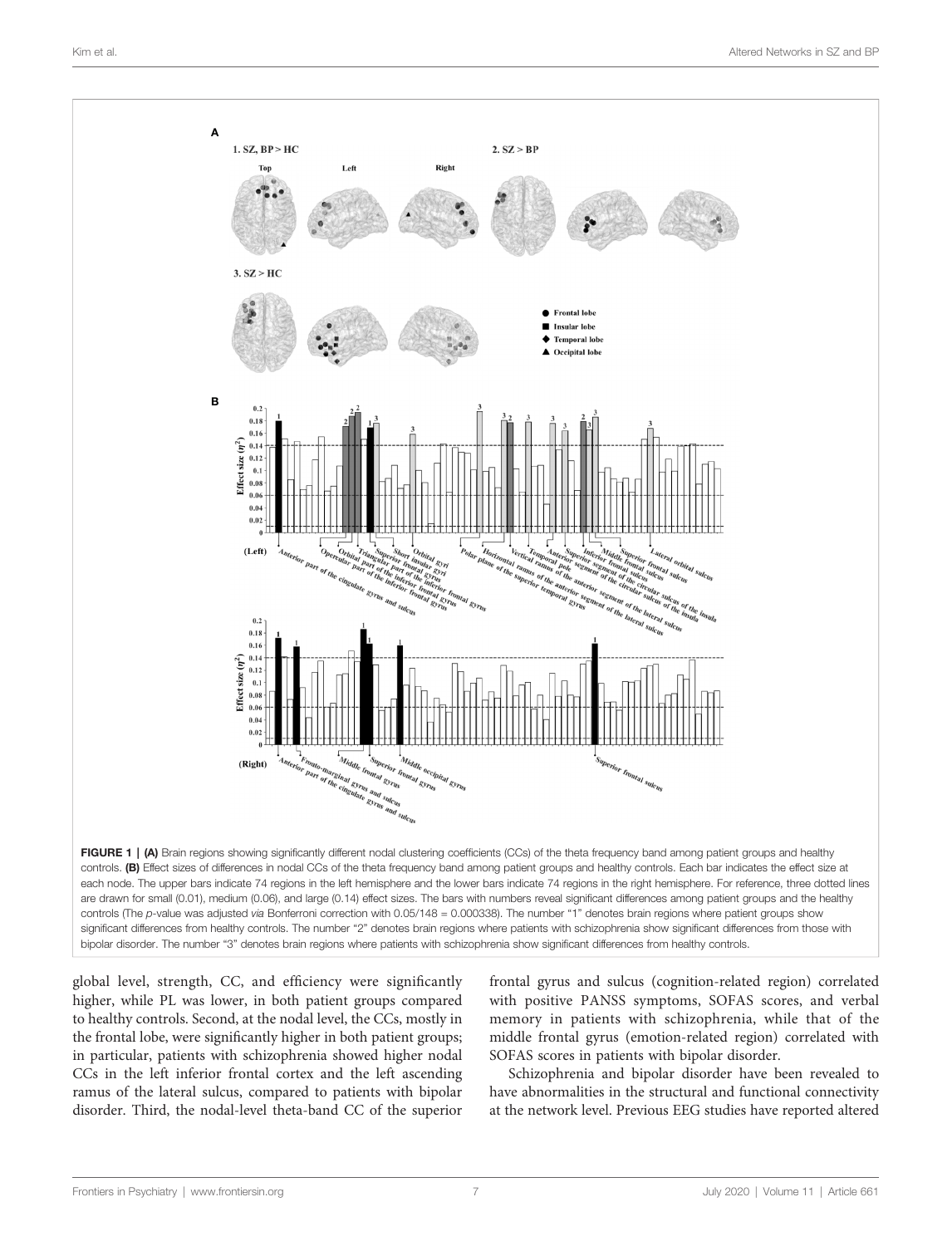<span id="page-7-0"></span>

resting-state networks in patients with schizophrenia and bipolar disorder. Rubinov et al. [\(18](#page-9-0)) showed lower CC and shorter PL in whole frequency bands in schizophrenia. Jalili and Knyazeva et al. [\(54](#page-10-0)) found broad decreased synchronizability in several frequency bands including theta, alpha, beta, and gamma bands. In addition, Kim et al. ([26\)](#page-10-0) showed decreased CC and efficiency whereas increased PL in the alpha band in bipolar disorder. Resting-state fMRI studies to examine brain network topology in schizophrenia showed global and nodal topological changes with decreased CC and increased efficiency ([55\)](#page-10-0) and reduced CC and reduced probability in high degree hubs ([19\)](#page-9-0). Furthermore, a resting-state fMRI study with bipolar disorder reported regional abnormalities in default mode and sensorimotor networks ([56\)](#page-10-0). In terms of structural networks, structural network studies using diffusion tensor imaging have reported increased PL or decreased efficiency in patients with schizophrenia [\(20,](#page-9-0) [57](#page-10-0)). In bipolar disorder, structural brain networks from diffusion tensor imaging exhibited lower CCs and efficiency and longer PL ([58](#page-10-0), [59](#page-10-0)). These previous findings support our results that the patients with schizophrenia and bipolar disorder showed abnormal topological organization of cortical functional networks.

Although previous EEG studies did not show a consensus of a specific frequency band abnormality, our study revealed the theta band abnormality in schizophrenia and bipolar disorder patients. Theta oscillations index learning, memory, and cognitive performance ([60,](#page-10-0) [61\)](#page-10-0). Altered theta-band activities have repeatedly been reported in patients with schizophrenia and bipolar disorder. Resting-state EEG studies consistently reported that patients with schizophrenia show augmented theta-band power

[\(9,](#page-9-0) [11\)](#page-9-0). A study investigating source functional connectivity during resting-state EEG reported that schizophrenia patients had greater functional connectivity than healthy controls in theta band. Particularly, the patients with longer duration of illness showed higher theta band connectivity in frontal regions compared to those with shorter duration [\(62\)](#page-10-0). Also, according to the review of the bipolar disorder literature, increased theta power of resting-state EEG is one of the most robust findings in bipolar disorder [\(13\)](#page-9-0). Thus, abnormal theta oscillation might have a key role in schizophrenia and bipolar disorder. Moreover, the higher strength, CC, and efficiency as well as lower PL of the theta band during resting state in this study seem to represent the poor functioning of the network, which might be associated with potentially excessive or inefficient neural processing in patients with schizophrenia and bipolar disorder ([14](#page-9-0), [63,](#page-10-0) [64](#page-10-0)).

The nodal CCs of the schizophrenia and bipolar disorder group were significantly higher in the anterior cingulate cortex, which connects limbic structures with the prefrontal cortex. The anterior cingulate cortex plays an important role in frontolimbic networks regulating cognitive and emotional functions [\(65](#page-11-0)) in patients with schizophrenia ([66\)](#page-11-0) and bipolar disorder ([67\)](#page-11-0). The volume reduction and cortical thinning of this region have been consistently discovered in schizophrenia [\(68](#page-11-0), [69\)](#page-11-0) and bipolar disorder ([67,](#page-11-0) [70](#page-11-0)). Structural brain abnormalities in the frontal lobe appear commonly in schizophrenia and bipolar disorder, indicating a biological feature shared by both patient groups [\(69,](#page-11-0) [71\)](#page-11-0).

Interestingly, the nodal CCs were significantly higher in left inferior frontal cortex and the left ascending ramus of the lateral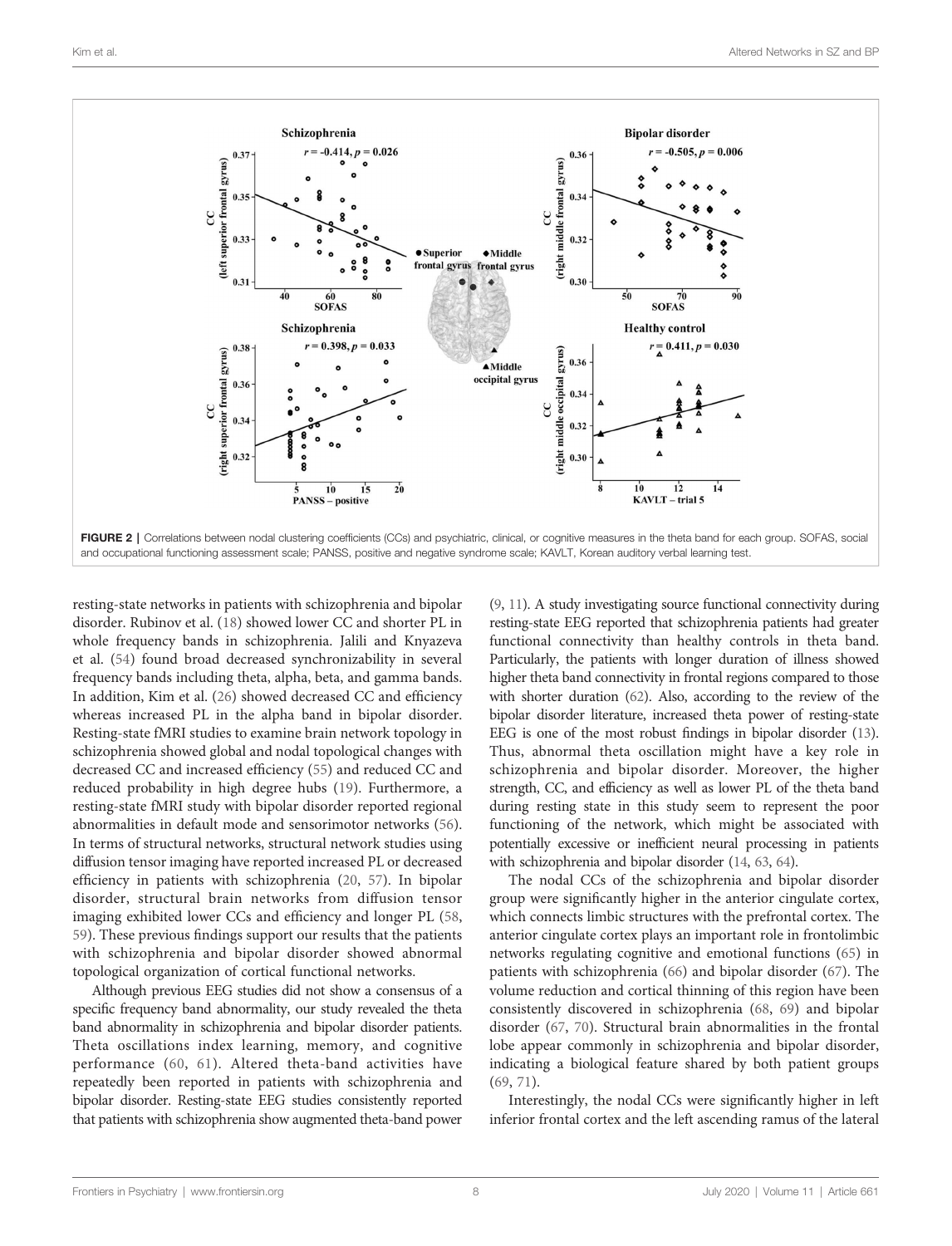sulcus in patients with schizophrenia compared to those with bipolar disorder and healthy controls. The left inferior frontal gyrus plays a significant role in executive functions, such as cognitive inhibition ([72\)](#page-11-0) and semantic and language function ([73\)](#page-11-0). Volumetric reduction and cortical thinning of this region have been reported in schizophrenia ([73,](#page-11-0) [74\)](#page-11-0). The lateral sulcus is involved in language function ([75](#page-11-0)). Patients with schizophrenia showed reduced lateral sulcus length asymmetry, indicating that schizophrenia is a neurodevelopmental disorder causing impaired cerebral lateralization ([76](#page-11-0)–[78\)](#page-11-0). According to the preexisting notion, our findings might imply that executive and language functions are vulnerable in patients with schizophrenia compared to those with bipolar disorder and healthy controls.

Additionally, the nodal CCs of the schizophrenia group were significantly higher in the left insular cortex and the left middle frontal sulcus, compared to healthy controls. The insular cortex belongs to the limbic region that plays an important role in integrating perceptual experiences and affect to generate balanced behavior [\(79](#page-11-0)). There is robust evidence of functional and structural abnormalities of this region in schizophrenia [\(80](#page-11-0)– [83](#page-11-0)). In addition, abnormalities in cortical gyrification of the left middle frontal sulcus have been reported in chronic patients with schizophrenia with auditory hallucinations [\(84](#page-11-0)).

In the schizophrenia group, the nodal CCs of the right superior frontal gyrus and sulcus were positively correlated with positive PANSS symptoms. The nodal CC of the left superior frontal gyrus was negatively correlated with social and occupational functioning. The PL was positively correlated with delayed verbal memory. In addition, the nodal CC in the right superior frontal sulcus was negatively correlated with delayed verbal memory. The superior frontal gyrus has been known to be involved in various processes relying on cognitive control, such as set-switching [\(85\)](#page-11-0), working memory ([86\)](#page-11-0), and complex problem solving [\(87](#page-11-0)). A greater deactivation in the bilateral superior frontal gyrus has been associated with positive symptom severity in patients with schizophrenia [\(88\)](#page-11-0). In addition, other studies that investigated the correlation between the superior frontal region and PANSS score in patients with schizophrenia showed significant correlations between only the PANSS positive score and the superior frontal region of gray matter volume or fractional anisotropy ([89](#page-11-0)–[91\)](#page-11-0). These findings support our results indicating that the right superior frontal region is more related with PANSS positive score in patients with schizophrenia. The cortical thickness of the superior frontal gyrus is significantly decreased in patients with schizophrenia compared to healthy controls ([92](#page-11-0), [93\)](#page-11-0), and decreased cortical thickness in this region has been shown to be related to functioning impairments ([93\)](#page-11-0). Furthermore, it is well known that verbal memory is the most impaired field of cognitive function in schizophrenia ([94,](#page-11-0) [95](#page-11-0)).

In patients with bipolar disorder, the nodal CC of the right middle frontal gyrus was negatively correlated with social and occupational functioning. The middle frontal cortex has been suggested to be particularly implicated in the down-regulation of the emotional response [\(96,](#page-11-0) [97\)](#page-11-0). The dorsolateral prefrontal

cortex, which lies in the middle frontal gyrus, has been shown to be associated with the motivation factor and interest in social functioning ([98\)](#page-11-0). Furthermore, this region is one component of the neural network playing a key role in psychosocial functioning in bipolar disorder ([99\)](#page-11-0). Although the correlation between nodal CC of the right middle frontal gyrus and social and occupational functioning was observed in patients with bipolar disorder, the correlation between network measures of the right middle frontal gyrus and YMRS was not shown. This could be explained by the following reasons. Social functioning including social cognition demands cognitive and emotional capacity [\(100\)](#page-11-0). Previous studies have shown that activities involving the right middle frontal cortex were correlated with emotion ([101,](#page-11-0) [102](#page-11-0)). In addition, the relationship between YMRS and emotion has been only observed in manic patients, but not in euthymic and depressed phase patients ([101](#page-11-0), [103](#page-12-0), [104](#page-12-0)). Since the bipolar disorder patients which participated in this study were almost all in euthymic phase, it was possible that the YMRS score was not correlated with emotion. These issues could be the reasons why patients showed only correlations with social and occupational functioning.

In healthy controls, the nodal CCs in the left inferior frontal gyrus and right middle occipital gyrus were positively correlated with immediate verbal memory. Previous studies indicate that increased theta-band oscillations of healthy controls are a remarkable EEG indicator of good cognitive functions such as attention and memory ([105](#page-12-0)). In addition, high theta power has been associated with better cognitive functioning, including immediate and delayed verbal recall in healthy adults ([106\)](#page-12-0). Notably, the inferior frontal gyrus is associated with speech production and verbal working memory [\(107\)](#page-12-0). One study reported that the activation in the middle occipital gyrus was associated with auditory verbal memory ([108](#page-12-0)).

Taken together, our study reveals that the nodal CCs of the superior frontal gyrus and sulcus (relatively cognition-related region) correlate with positive PANSS symptoms, SOFAS scores, and verbal memory in patients with schizophrenia, while those of the middle frontal gyrus (relatively emotion-related region) correlate with SOFAS scores in patients with bipolar disorder. The impairment of brain function in these regions would affect impaired cortical functional networks. In addition, brain dysfunction could lead to abnormal changes in clinical and cognitive measures. The nodal CCs might be predictable biomarkers of psychiatric symptoms.

This study has the following limitations. First, most of the patients were chronic and were taking atypical antipsychotics and mood-stabilizing agents. Second, we did not use individual head models for EEG source imaging and source analysis of scalp-derived EEG might be inherently limited in its precision of spatial localization. Third, the PLVs did not exclude zero-degree phase lags, which could be caused by volume conduction. Even though we estimated connectivity from source time series, volume conduction might still be present. Despite these limitations, this study was the first attempt to compare the source-level cortical functional networks in schizophrenia and bipolar disorder using resting-state EEG. Our results demonstrate altered cortical networks at both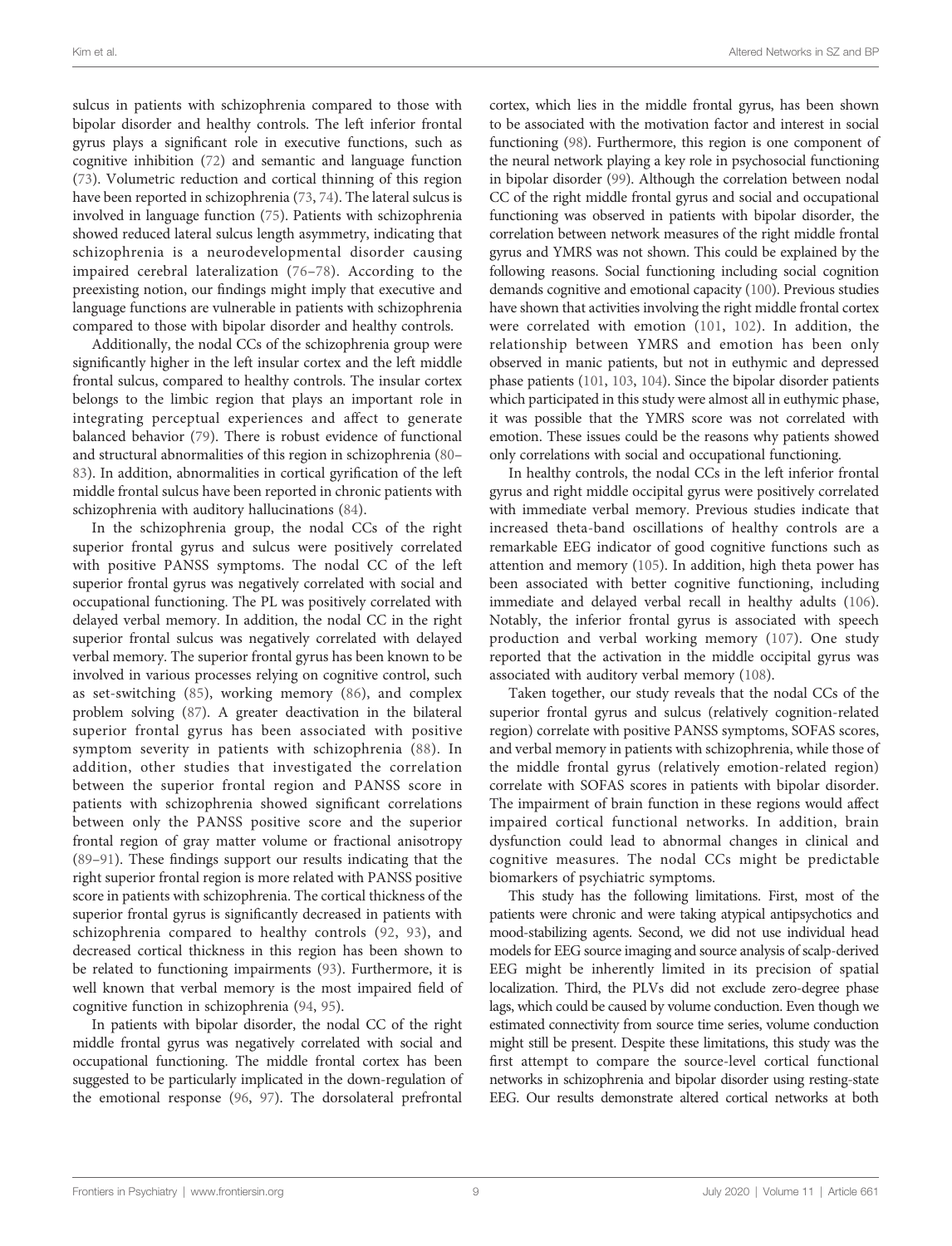<span id="page-9-0"></span>global and nodal levels of the theta band in patients with schizophrenia or bipolar disorder. In addition, we found significant correlations between cortical network states and symptom severity scores. These source-level cortical network indices could be promising biomarkers to evaluate patients with schizophrenia and bipolar disorder.

# DATA AVAILABILITY STATEMENT

The datasets generated for this study are available on request to the corresponding author.

# ETHICS STATEMENT

The studies involving human participants were reviewed and approved by the Institutional Review Board of Inje University Ilsan Paik Hospital (2015-07-23). The patients/participants provided their written informed consent to participate in this study.

# **REFERENCES**

- 1. Goodwin FK, Jamison KR. Manic-depressive illness: bipolar disorders and recurrent depression. New York, USA: Oxford University Press (2007).
- 2. Calhoun VD, Sui J, Kiehl K, Turner JA, Allen EA, Pearlson G. Exploring the psychosis functional connectome: aberrant intrinsic networks in schizophrenia and bipolar disorder. Front Psychiatry (2012) 2:75. doi: [10.3389/fpsyt.2011.00075](https://doi.org/10.3389/fpsyt.2011.00075)
- 3. Fulford KW, Davies M, Gipps R, Graham G, Sadler J, Stanghellini G, et al. The Oxford handbook of philosophy and psychiatry. Oxford, United Kingdom: OUP Oxford (2013).
- 4. Bora E, Pantelis C. Social cognition in schizophrenia in comparison to bipolar disorder: a meta-analysis. Schizophr Res (2016) 175(1-3):72–8. doi: [10.1016/](https://doi.org/10.1016/j.schres.2016.04.018) [j.schres.2016.04.018](https://doi.org/10.1016/j.schres.2016.04.018)
- 5. Grande I, Berk M, Birmaher B, Vieta E. Bipolar disorder. Lancet (2016) 387 (10027):1561–72. doi: [10.1016/S0140-6736\(15\)00241-X](https://doi.org/10.1016/S0140-6736(15)00241-X)
- 6. Luck SJ, Mathalon DH, O'Donnell BF, Hämäläinen MS, Spencer KM, Javitt DC, et al. A roadmap for the development and validation of event-related potential biomarkers in schizophrenia research. Biol Psychiatry (2011) 70 (1):28–34. doi: [10.1016/j.biopsych.2010.09.021](https://doi.org/10.1016/j.biopsych.2010.09.021)
- 7. Liu C-H, Li F, Li S-F, Wang Y-J, Tie C-L, Wu H-Y, et al. Abnormal baseline brain activity in bipolar depression: a resting state functional magnetic resonance imaging study. Psychiatry Res: Neuroimaging (2012) 203(2- 3):175–9. doi: [10.1016/j.pscychresns.2012.02.007](https://doi.org/10.1016/j.pscychresns.2012.02.007)
- 8. Hughes JR, John ER. Conventional and quantitative electroencephalography in psychiatry. J Neuropsychiatr Clin Neurosci (1999) 11(2):190–208. doi: [10.1176/jnp.11.2.190](https://doi.org/10.1176/jnp.11.2.190)
- 9. Sponheim SR, Clementz BA, Iacono WG, Beiser M. Clinical and biological concomitants of resting state EEG power abnormalities in schizophrenia. Biol Psychiatry (2000) 48(11):1088–97. doi: [10.1016/S0006-3223\(00\)00907-0](https://doi.org/10.1016/S0006-3223(00)00907-0)
- 10. Rosazza C, Minati L. Resting-state brain networks: literature review and clinical applications. Neurol Sci (2011) 32(5):773–85. doi: [10.1007/s10072-011-0636-y](https://doi.org/10.1007/s10072-011-0636-y)
- 11. Clementz BA, Sponheim SR, Iacono WG, Beiser M. Resting EEG in firstepisode schizophrenia patients, bipolar psychosis patients, and their firstdegree relatives. Psychophysiology (1994) 31(5):486–94. doi: [10.1111/j.1469-](https://doi.org/10.1111/j.1469-8986.1994.tb01052.x) [8986.1994.tb01052.x](https://doi.org/10.1111/j.1469-8986.1994.tb01052.x)
- 12. Boutros NN, Arfken C, Galderisi S, Warrick J, Pratt G, Iacono W. The status of spectral EEG abnormality as a diagnostic test for schizophrenia. Schizophr Res (2008) 99(1-3):225–37. doi: [10.1016/j.schres.2007.11.020](https://doi.org/10.1016/j.schres.2007.11.020)

# AUTHOR CONTRIBUTIONS

SK analyzed the data and wrote the paper. Y-WK collected the data and wrote the paper. MS and MJJ collected and analyzed the data. S-HL designed the study and wrote the paper. S-HL and C-HI reviewed and revised the paper. All authors contributed to the article and approved the submitted version.

# FUNDING

This work was supported by a grant from the Korea Science and Engineering Foundation (KOSEF), funded by the Korean government (NRF-2018R1A2A2A05018505).

# SUPPLEMENTARY MATERIAL

The Supplementary Material for this article can be found online at: [https://www.frontiersin.org/articles/10.3389/fpsyt.2020.](https://www.frontiersin.org/articles/10.3389/fpsyt.2020.00661/full#supplementary-material) [00661/full#supplementary-material](https://www.frontiersin.org/articles/10.3389/fpsyt.2020.00661/full#supplementary-material)

- 13. Degabriele R, Lagopoulos J. A review of EEG and ERP studies in bipolar disorder. Acta Neuropsychiatr (2009) 21(2):58–66. doi: [10.1111/j.1601-](https://doi.org/10.1111/j.1601-5215.2009.00359.x) [5215.2009.00359.x](https://doi.org/10.1111/j.1601-5215.2009.00359.x)
- 14. Kam JW, Bolbecker AR, O'Donnell BF, Hetrick WP, Brenner CA. Resting state EEG power and coherence abnormalities in bipolar disorder and schizophrenia. J Psychiatr Res (2013) 47(12):1893–901. doi: [10.1016/](https://doi.org/10.1016/j.jpsychires.2013.09.009) [j.jpsychires.2013.09.009](https://doi.org/10.1016/j.jpsychires.2013.09.009)
- 15. Stam CJ, Reijneveld JC. Graph theoretical analysis of complex networks in the brain. Nonlinear Biomed Phys (2007) 1(1):3. doi: [10.1186/1753-4631-1-3](https://doi.org/10.1186/1753-4631-1-3)
- 16. Bullmore E, Sporns O. Complex brain networks: graph theoretical analysis of structural and functional systems. Nat Rev Neurosci (2009) 10(3):186. doi: [10.1038/nrn2575](https://doi.org/10.1038/nrn2575)
- 17. Rubinov M, Sporns O. Complex network measures of brain connectivity: uses and interpretations. Neuroimage (2010) 52(3):1059–69. doi: [10.1016/](https://doi.org/10.1016/j.neuroimage.2009.10.003) [j.neuroimage.2009.10.003](https://doi.org/10.1016/j.neuroimage.2009.10.003)
- 18. Rubinov M, Knock SA, Stam CJ, Micheloyannis S, Harris AW, Williams LM, et al. Small-world properties of nonlinear brain activity in schizophrenia. Hum Brain Mapp (2009) 30(2):403–16. doi: [10.1002/hbm.20517](https://doi.org/10.1002/hbm.20517)
- 19. Lynall M-E, Bassett DS, Kerwin R, McKenna PJ, Kitzbichler M, Muller U, et al. Functional connectivity and brain networks in schizophrenia. J Neurosci (2010) 30(28):9477–87. doi: [10.1523/JNEUROSCI.0333-10.2010](https://doi.org/10.1523/JNEUROSCI.0333-10.2010)
- 20. van den Heuvel MP, Mandl RC, Stam CJ, Kahn RS, Pol HEH. Aberrant frontal and temporal complex network structure in schizophrenia: a graph theoretical analysis. J Neurosci (2010) 30(47):15915–26. doi: [10.1523/](https://doi.org/10.1523/JNEUROSCI.2874-10.2010) [JNEUROSCI.2874-10.2010](https://doi.org/10.1523/JNEUROSCI.2874-10.2010)
- 21. Hinkley LB, Vinogradov S, Guggisberg AG, Fisher M, Findlay AM, Nagarajan SS. Clinical symptoms and alpha band resting-state functional connectivity imaging in patients with schizophrenia: implications for novel approaches to treatment. Biol Psychiatry (2011) 70(12):1134–42. doi: [10.1016/j.biopsych.2011.06.029](https://doi.org/10.1016/j.biopsych.2011.06.029)
- 22. Alexander-Bloch A, Lambiotte R, Roberts B, Giedd J, Gogtay N, Bullmore E. The discovery of population differences in network community structure: new methods and applications to brain functional networks in schizophrenia. Neuroimage (2012) 59(4):3889–900. doi: [10.1016/](https://doi.org/10.1016/j.neuroimage.2011.11.035) [j.neuroimage.2011.11.035](https://doi.org/10.1016/j.neuroimage.2011.11.035)
- 23. Ramyead A, Kometer M, Studerus E, Koranyi S, Ittig S, Gschwandtner U, et al. Aberrant current source-density and lagged phase synchronization of neural oscillations as markers for emerging psychosis. Schizophr Bull (2015) 41(4):919–29. doi: [10.1093/schbul/sbu134](https://doi.org/10.1093/schbul/sbu134)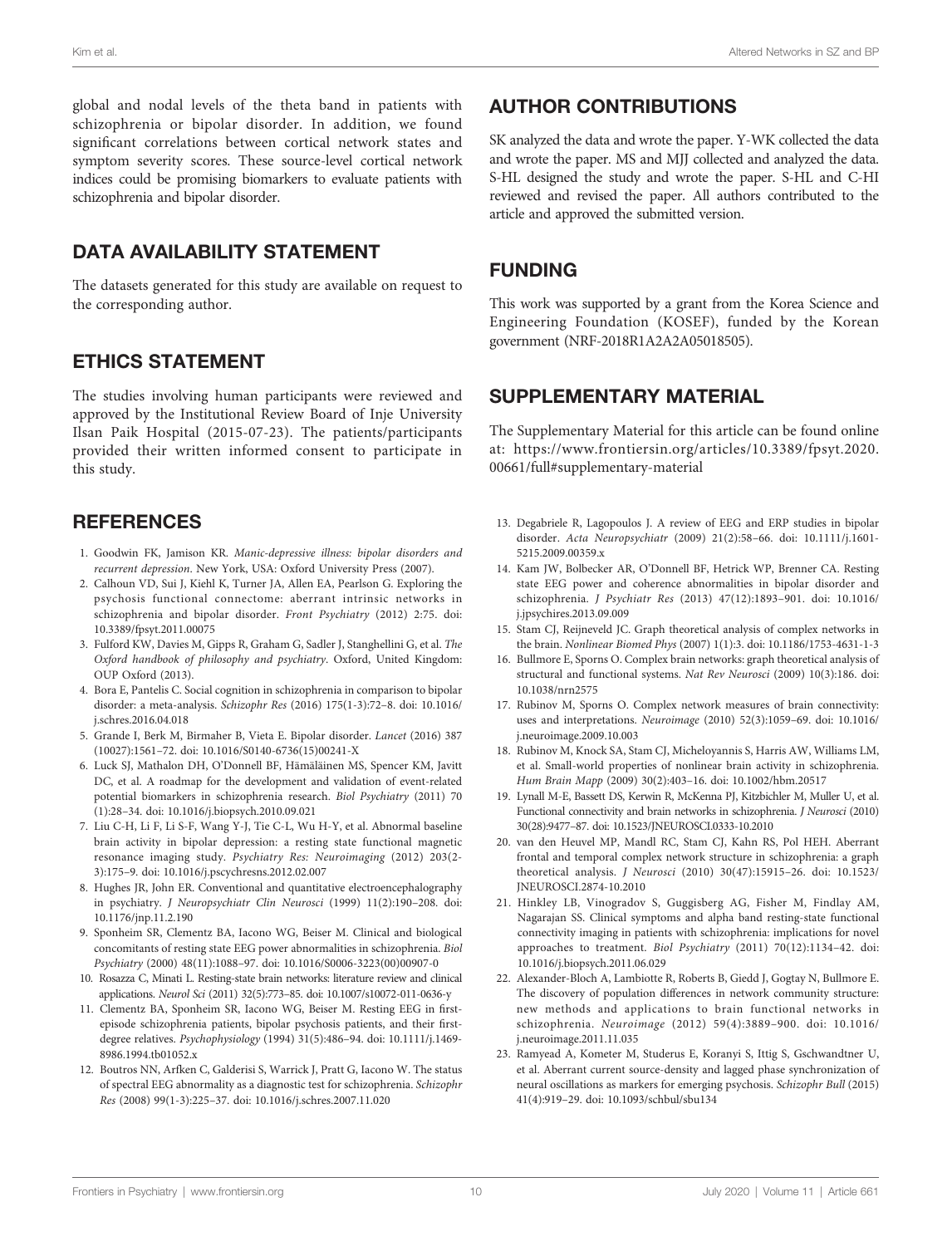- <span id="page-10-0"></span>24. Chepenik LG, Raffo M, Hampson M, Lacadie C, Wang F, Jones MM, et al. Functional connectivity between ventral prefrontal cortex and amygdala at low frequency in the resting state in bipolar disorder. Psychiatry Res: Neuroimaging (2010) 182(3):207–10. doi: [10.1016/j.pscychresns.](https://doi.org/10.1016/j.pscychresns.2010.04.002) [2010.04.002](https://doi.org/10.1016/j.pscychresns.2010.04.002)
- 25. Dickstein DP, Gorrostieta C, Ombao H, Goldberg LD, Brazel AC, Gable CJ, et al. Fronto-temporal spontaneous resting state functional connectivity in pediatric bipolar disorder. Biol Psychiatry (2010) 68(9):839–46. doi: [10.1016/](https://doi.org/10.1016/j.biopsych.2010.06.029) [j.biopsych.2010.06.029](https://doi.org/10.1016/j.biopsych.2010.06.029)
- 26. Kim D-J, Bolbecker AR, Howell J, Rass O, Sporns O, Hetrick WP, et al. Disturbed resting state EEG synchronization in bipolar disorder: a graphtheoretic analysis. NeuroImage: Clin (2013) 2:414–23. doi: [10.1016/](https://doi.org/10.1016/j.nicl.2013.03.007) [j.nicl.2013.03.007](https://doi.org/10.1016/j.nicl.2013.03.007)
- 27. Nolte G, Bai O, Wheaton L, Mari Z, Vorbach S, Hallett M. Identifying true brain interaction from EEG data using the imaginary part of coherency. Clin Neurophysiol (2004) 115(10):2292–307. doi: [10.1016/j.clinph.2004.04.029](https://doi.org/10.1016/j.clinph.2004.04.029)
- 28. Lemm S, Curio G, Hlushchuk Y, Muller K-R. Enhancing the signal-to-noise ratio of ICA-based extracted ERPs. IEEE Trans Biomed Eng (2006) 53 (4):601–7. doi: [10.1109/TBME.2006.870258](https://doi.org/10.1109/TBME.2006.870258)
- 29. First MB, Gibbon M, Spitzer RL, Williams JB. User's guide for the structured clinical interview for DSM-IV axis I Disorders—Research version. New York: Biometrics Research Department, New York State Psychiatric Institute (1996).
- 30. First MB, Gibbon M, Spitzer RL, Benjamin LS. User's guide for the structured clinical interview for DSM-IV axis II personality disorders: SCID-II. Washington, DC, USA: American Psychiatric Pub (1997).
- 31. Kay SR, Fiszbein A, Opfer LA. The positive and negative syndrome scale (PANSS) for schizophrenia. Schizophr Bull (1987) 13(2):261. doi: [10.1093/](https://doi.org/10.1093/schbul/13.2.261) [schbul/13.2.261](https://doi.org/10.1093/schbul/13.2.261)
- 32. Young R, Biggs J, Ziegler V, Meyer D. A rating scale for mania: reliability, validity and sensitivity. Br J Psychiatry (1978) 133(5):429–35. doi: [10.1192/](https://doi.org/10.1192/bjp.133.5.429) [bjp.133.5.429](https://doi.org/10.1192/bjp.133.5.429)
- 33. Kim H. Rey-Kim Memory Test. Daegu, Korea: Neuropsychology Press (1999).
- 34. Goldman HH, Skodol AE, Lave TR. Revising axis V for DSM-IV: a review of measures of social functioning. Am J Psychiatry (1992) 149(9):1148–56. doi: [10.1176/ajp.149.9.1148](https://doi.org/10.1176/ajp.149.9.1148)
- 35. Lee JY, Cho MJ, Kwon JS. Global assessment of functioning scale and social and occupational functioning scale. Kor J Psychopharmacol (2006) 17 (2):122–7.
- 36. Kim S-G, Lee E-H, Hwang S-T, Park K, Chey J, Hong S-H, et al. Estimation of K-WAIS-IV Premorbid Intelligence in South Korea: development of the KPIE-IV. Clin Neuropsychol (2015) 29(sup1):19–29. doi: [10.1080/](https://doi.org/10.1080/13854046.2015.1072248) [13854046.2015.1072248](https://doi.org/10.1080/13854046.2015.1072248)
- 37. Semlitsch HV, Anderer P, Schuster P, Presslich O. A solution for reliable and valid reduction of ocular artifacts, applied to the P300 ERP. Psychophysiology (1986) 23(6):695–703. doi: [10.1111/j.1469-8986.1986.tb00696.x](https://doi.org/10.1111/j.1469-8986.1986.tb00696.x)
- 38. Strijkstra AM, Beersma DG, Drayer B, Halbesma N, Daan S. Subjective sleepiness correlates negatively with global alpha (8–12 Hz) and positively with central frontal theta (4–8 Hz) frequencies in the human resting awake electroencephalogram. Neurosci Lett (2003) 340(1):17–20. doi: [10.1016/](https://doi.org/10.1016/S0304-3940(03)00033-8) [S0304-3940\(03\)00033-8](https://doi.org/10.1016/S0304-3940(03)00033-8)
- 39. Eoh HJ, Chung MK, Kim S-H. Electroencephalographic study of drowsiness in simulated driving with sleep deprivation. Int J Ind Ergonom (2005) 35 (4):307–20. doi: [10.1016/j.ergon.2004.09.006](https://doi.org/10.1016/j.ergon.2004.09.006)
- 40. Jap BT, Lal S, Fischer P, Bekiaris E. Using EEG spectral components to assess algorithms for detecting fatigue. Expert Syst Appl (2009) 36(2):2352–9. doi: [10.1016/j.eswa.2007.12.043](https://doi.org/10.1016/j.eswa.2007.12.043)
- 41. Gudmundsson S, Runarsson TP, Sigurdsson S, Eiriksdottir G, Johnsen K. Reliability of quantitative EEG features. Clin Neurophysiol (2007) 118 (10):2162–71. doi: [10.1016/j.clinph.2007.06.018](https://doi.org/10.1016/j.clinph.2007.06.018)
- 42. Tadel F, Baillet S, Mosher JC, Pantazis D, Leahy RM. Brainstorm: a userfriendly application for MEG/EEG analysis. Comput Intell Neurosci (2011) 2011:8. doi: [10.1155/2011/879716](https://doi.org/10.1155/2011/879716)
- 43. Destrieux C, Fischl B, Dale A, Halgren E. Automatic parcellation of human cortical gyri and sulci using standard anatomical nomenclature. Neuroimage (2010) 53(1):1–15. doi: [10.1016/j.neuroimage.2010.06.010](https://doi.org/10.1016/j.neuroimage.2010.06.010)
- 44. Lachaux J-P, Rodriguez E, Martinerie J, Varela FJ. Measuring phase synchrony in brain signals. Hum Brain Mapp (1999) 8(4):194–208. doi: [10.1002/\(SICI\)1097-0193\(1999\)8:4<194::AID-HBM4>3.0.CO;2-C](https://doi.org/10.1002/(SICI)1097-0193(1999)8:4%3C194::AID-HBM4%3E3.0.CO;2-C)
- 45. Hassan M, Dufor O, Merlet I, Berrou C, Wendling F. EEG source connectivity analysis: from dense array recordings to brain networks. PloS One (2014) 9(8). doi: [10.1371/journal.pone.0105041](https://doi.org/10.1371/journal.pone.0105041)
- 46. Shim M, Im C-H, Kim Y-W, Lee S-H. Altered cortical functional network in major depressive disorder: A resting-state electroencephalogram study. NeuroImage: Clin (2018) 19:1000–7. doi: [10.1016/j.nicl.2018.06.012](https://doi.org/10.1016/j.nicl.2018.06.012)
- 47. Gong A, Liu J, Lua L, Wu G, Jiang C, Fu Y. Characteristic differences between the brain networks of high-level shooting athletes and non-athletes calculated using the phase-locking value algorithm. Biomed Signal Process Control (2019) 51:128–37. doi: [10.1016/j.bspc.2019.02.009](https://doi.org/10.1016/j.bspc.2019.02.009)
- 48. Li P, Liu H, Si Y, Li C, Li F, Zhu X, et al. EEG based emotion recognition by combining functional connectivity network and local activations. IEEE Trans Biomed Eng (2019) 66(10):2869–81. doi: [10.1109/TBME.2019.2897651](https://doi.org/10.1109/TBME.2019.2897651)
- 49. Ruscio J. Constructing confidence intervals for Spearman's rank correlation with ordinal data: a simulation study comparing analytic and bootstrap methods. J Mod Appl Stat Methods (2008) 7(2):7. doi: [10.22237/jmasm/1225512360](https://doi.org/10.22237/jmasm/1225512360)
- 50. Pernet CR, Wilcox RR, Rousselet GA. Robust correlation analyses: false positive and power validation using a new open source Matlab toolbox. Front Psychol (2013) 3:606. doi: [10.3389/fpsyg.2012.00606](https://doi.org/10.3389/fpsyg.2012.00606)
- 51. Pernet CR, Chauveau N, Gaspar C, Rousselet GA. LIMO EEG: a toolbox for hierarchical LInear MOdeling of ElectroEncephaloGraphic data. Comput Intell Neurosci (2011) 2011:3. doi: [10.1155/2011/831409](https://doi.org/10.1155/2011/831409)
- 52. Kim JS, Kim S, Jung W, Im C-H, Lee S-H. Auditory evoked potential could reflect emotional sensitivity and impulsivity. Sci Rep (2016) 6:37683. doi: [10.1038/srep37683](https://doi.org/10.1038/srep37683)
- 53. Procyshyn RM, Bezchlibnyk-Butler KZ, Jeffries JJ. Clinical handbook of psychotropic drugs. Boston, MA, USA: Hogrefe Publishing (2017).
- 54. Jalili M, Knyazeva MG. EEG-based functional networks in schizophrenia. Comput Biol Med (2011) 41(12):1178–86. doi: [10.1016/j.compbiomed.](https://doi.org/10.1016/j.compbiomed.2011.05.004) [2011.05.004](https://doi.org/10.1016/j.compbiomed.2011.05.004)
- 55. Lo C-YZ, Su T-W, Huang C-C, Hung C-C, Chen W-L, Lan T-H, et al. Randomization and resilience of brain functional networks as systems-level endophenotypes of schizophrenia. Proc Natl Acad Sci (2015) 112(29):9123– 8. doi: [10.1073/pnas.1502052112](https://doi.org/10.1073/pnas.1502052112)
- 56. Doucet GE, Bassett DS, Yao N, Glahn DC, Frangou S. The role of intrinsic brain functional connectivity in vulnerability and resilience to bipolar disorder. Am J Psychiatry (2017) 174(12):1214–22. doi: [10.1176/appi.ajp.2017.17010095](https://doi.org/10.1176/appi.ajp.2017.17010095)
- 57. Wang Q, Su T-P, Zhou Y, Chou K-H, Chen I-Y, Jiang T, et al. Anatomical insights into disrupted small-world networks in schizophrenia. Neuroimage (2012) 59(2):1085–93. doi: [10.1016/j.neuroimage.2011.09.035](https://doi.org/10.1016/j.neuroimage.2011.09.035)
- 58. Leow A, Ajilore O, Zhan L, Arienzo D, GadElkarim J, Zhang A, et al. Impaired inter-hemispheric integration in bipolar disorder revealed with brain network analyses. Biol Psychiatry (2013) 73(2):183–93. doi: [10.1016/](https://doi.org/10.1016/j.biopsych.2012.09.014) [j.biopsych.2012.09.014](https://doi.org/10.1016/j.biopsych.2012.09.014)
- 59. Collin G, van den Heuvel MP, Abramovic L, Vreeker A, de Reus MA, van Haren NE, et al. Brain network analysis reveals affected connectome structure in bipolar I disorder. Hum Brain Mapp (2016) 37(1):122–34. doi: [10.1002/hbm.23017](https://doi.org/10.1002/hbm.23017)
- 60. Klimesch W. EEG alpha and theta oscillations reflect cognitive and memory performance: a review and analysis. Brain Res Rev (1999) 29(2-3):169–95. doi: [10.1016/S0165-0173\(98\)00056-3](https://doi.org/10.1016/S0165-0173(98)00056-3)
- 61. Nokia MS, Sisti HM, Choksi MR, Shors TJ. Learning to learn: theta oscillations predict new learning, which enhances related learning and neurogenesis. PloS One (2012) 7(2):e31375. doi: [10.1371/journal.pone.0031375](https://doi.org/10.1371/journal.pone.0031375)
- 62. Di Lorenzo G, Daverio A, Ferrentino F, Santarnecchi E, Ciabattini F, Monaco L, et al. Altered resting-state EEG source functional connectivity in schizophrenia: the effect of illness duration. Front Hum Neurosci (2015) 9:234. doi: [10.3389/fnhum.2015.00234](https://doi.org/10.3389/fnhum.2015.00234)
- 63. Karch S, Leicht G, Giegling I, Lutz J, Kunz J, Buselmeier M, et al. Inefficient neural activity in patients with schizophrenia and nonpsychotic relatives of schizophrenic patients: evidence from a working memory task. J Psychiatr Res (2009) 43(15):1185–94. doi: [10.1016/j.jpsychires.2009.04.004](https://doi.org/10.1016/j.jpsychires.2009.04.004)
- 64. Caseras X, Murphy K, Lawrence NS, Fuentes-Claramonte P, Watts J, Jones DK, et al. Emotion regulation deficits in euthymic bipolar I versus bipolar II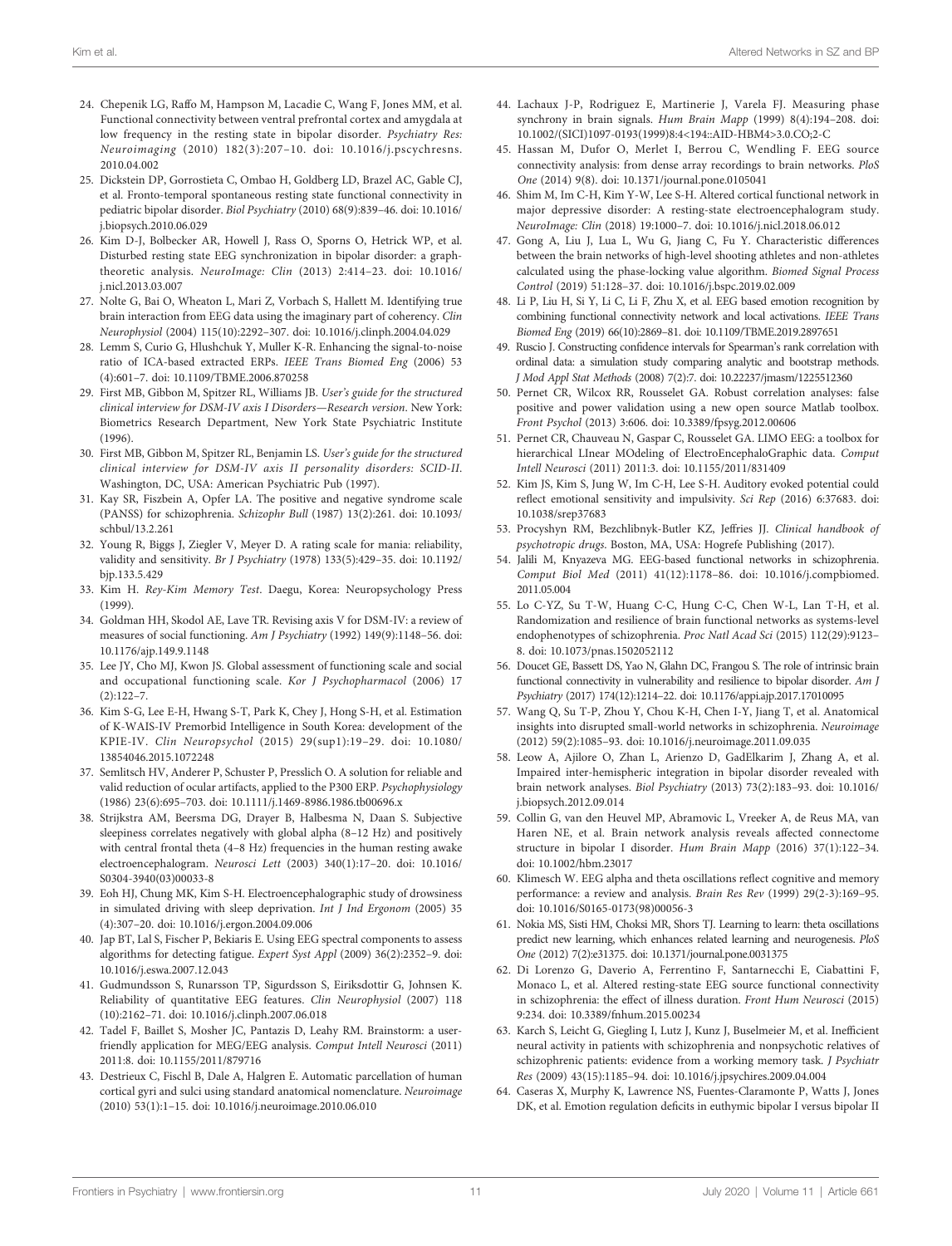<span id="page-11-0"></span>disorder: a functional and diffusion-tensor imaging study. Bipolar Disord (2015) 17(5):461–70. doi: [10.1111/bdi.12292](https://doi.org/10.1111/bdi.12292)

- 65. Paus T. Primate anterior cingulate cortex: where motor control, drive and cognition interface. Nat Rev Neurosci (2001) 2(6):417. doi: [10.1038/](https://doi.org/10.1038/35077500) [35077500](https://doi.org/10.1038/35077500)
- 66. Fornito A, Yücel M, Dean B, Wood SJ, Pantelis C. Anatomical abnormalities of the anterior cingulate cortex in schizophrenia: bridging the gap between neuroimaging and neuropathology. Schizophr Bull (2008) 35(5):973–93. doi: [10.1093/schbul/sbn025](https://doi.org/10.1093/schbul/sbn025)
- 67. Lyoo IK, Sung YH, Dager SR, Friedman SD, Lee JY, Kim SJ, et al. Regional cerebral cortical thinning in bipolar disorder. Bipolar Disord (2006) 8(1):65– 74. doi: [10.1111/j.1399-5618.2006.00284.x](https://doi.org/10.1111/j.1399-5618.2006.00284.x)
- 68. Ellison-Wright I, Glahn DC, Laird AR, Thelen SM, Bullmore E. The anatomy of first-episode and chronic schizophrenia: an anatomical likelihood estimation meta-analysis. Am J Psychiatry (2008) 165(8):1015– 23. doi: [10.1176/appi.ajp.2008.07101562](https://doi.org/10.1176/appi.ajp.2008.07101562)
- 69. Rimol LM, Hartberg CB, Nesvåg R, Fennema-Notestine C, Hagler DJ, Pung CJ, et al. Cortical thickness and subcortical volumes in schizophrenia and bipolar disorder. Biol Psychiatry (2010) 68(1):41–50. doi: [10.1016/](https://doi.org/10.1016/j.biopsych.2010.03.036) [j.biopsych.2010.03.036](https://doi.org/10.1016/j.biopsych.2010.03.036)
- 70. Sassi RB, Nicoletti M, Brambilla P, Mallinger AG, Frank E, Kupfer DJ, et al. Increased gray matter volume in lithium-treated bipolar disorder patients. Neurosci Lett (2002) 329(2):243–5. doi: [10.1016/S0304-3940\(02\)00615-8](https://doi.org/10.1016/S0304-3940(02)00615-8)
- 71. Knöchel C, Reuter J, Reinke B, Stäblein M, Marbach K, Feddern R, et al. Cortical thinning in bipolar disorder and schizophrenia. Schizophr Res (2016) 172(1):78–85. doi: [10.1016/j.schres.2016.02.007](https://doi.org/10.1016/j.schres.2016.02.007)
- 72. Swick D, Ashley V, Turken U. Left inferior frontal gyrus is critical for response inhibition. BMC Neurosci (2008) 9(1):102. doi: [10.1186/1471-2202-](https://doi.org/10.1186/1471-2202-9-102) [9-102](https://doi.org/10.1186/1471-2202-9-102)
- 73. Kuperberg GR, Broome MR, McGuire PK, David AS, Eddy M, Ozawa F, et al. Regionally localized thinning of the cerebral cortex in schizophrenia. Arch Gen Psychiatry (2003) 60(9):878–88. doi: [10.1001/archpsyc.60.9.878](https://doi.org/10.1001/archpsyc.60.9.878)
- 74. Venkatasubramanian G, Jayakumar P, Gangadhar B, Keshavan M. Automated MRI parcellation study of regional volume and thickness of prefrontal cortex (PFC) in antipsychotic-naïve schizophrenia. Acta Psychiatr Scand (2008) 117(6):420–31. doi: [10.1111/j.1600-0447.2008.01198.x](https://doi.org/10.1111/j.1600-0447.2008.01198.x)
- 75. Leonard CM, Eckert MA, Lombardino LJ, Oakland T, Kranzler J, Mohr CM, et al. Anatomical risk factors for phonological dyslexia. Cereb Cortex (2001) 11(2):148–57. doi: [10.1093/cercor/11.2.148](https://doi.org/10.1093/cercor/11.2.148)
- 76. Crow T, Brown R, Burton C, Frith C, Gray V. Loss of Sylvian fissure asymmetry in schizophrenia: findings in the Runwell 2 series of brains. Schizophr Res (1992) 6(2):152–3. doi: [10.1016/0920-9964\(92\)90230-3](https://doi.org/10.1016/0920-9964(92)90230-3)
- 77. Falkai P, Bogerts B, Greve B, Pfeiffer U, Machus B, Fölsch-Reetz B, et al. Loss of sylvian fissure asymmetry in schizophrenia: a quantitative post mortem study. Schizophr Res (1992) 7(1):23–32. doi: [10.1016/0920-9964](https://doi.org/10.1016/0920-9964(92)90070-L) [\(92\)90070-L](https://doi.org/10.1016/0920-9964(92)90070-L)
- 78. Hoff AL, Riordan H, O'donnell D, Stritzke P, Neale C, Boccio A, et al. Anomalous lateral sulcus asymmetry and cognitive function in first-episode schizophrenia. Schizophr Bull (1992) 18(2):257–72. doi: [10.1093/schbul/18.2.257](https://doi.org/10.1093/schbul/18.2.257)
- 79. Augustine JR. Circuitry and functional aspects of the insular lobe in primates including humans. Brain Res Rev (1996) 22(3):229–44. doi: [10.1016/S0165-](https://doi.org/10.1016/S0165-0173(96)00011-2) [0173\(96\)00011-2](https://doi.org/10.1016/S0165-0173(96)00011-2)
- 80. Kubicki M, Shenton ME, Salisbury D, Hirayasu Y, Kasai K, Kikinis R, et al. Voxel-based morphometric analysis of gray matter in first episode schizophrenia. Neuroimage (2002) 17(4):1711–9. doi: [10.1006/nimg.2002.1296](https://doi.org/10.1006/nimg.2002.1296)
- 81. Desco M, Gispert JD, Reig S, Sanz J, Pascau J, Sarramea F, et al. Cerebral metabolic patterns in chronic and recent-onset schizophrenia. Psychiatry Res: Neuroimaging (2003) 122(2):125–35. doi: [10.1016/S0925-4927\(02\)](https://doi.org/10.1016/S0925-4927(02)00124-5) [00124-5](https://doi.org/10.1016/S0925-4927(02)00124-5)
- 82. Duggal HS, Muddasani S, Keshavan MS. Insular volumes in first-episode schizophrenia: gender effect. Schizophr Res (2005) 73(1):113–20. doi: [10.1016/j.schres.2004.08.027](https://doi.org/10.1016/j.schres.2004.08.027)
- 83. Okugawa G, Tamagaki C, Agartz I. Frontal and temporal volume size of grey and white matter in patients with schizophrenia. Eur Arch Psychiatry Clin Neurosci (2007) 257(5):304–7. doi: [10.1007/s00406-007-0721-7](https://doi.org/10.1007/s00406-007-0721-7)
- 84. Cachia A, Paillère-Martinot M-L, Galinowski A, Januel D, de Beaurepaire R, Bellivier F, et al. Cortical folding abnormalities in schizophrenia patients

with resistant auditory hallucinations. Neuroimage (2008) 39(3):927–35. doi: [10.1016/j.neuroimage.2007.08.049](https://doi.org/10.1016/j.neuroimage.2007.08.049)

- 85. Koechlin E, Basso G, Pietrini P, Panzer S, Grafman J. The role of the anterior prefrontal cortex in human cognition. Nature (1999) 399(6732):148. doi: [10.1038/20178](https://doi.org/10.1038/20178)
- 86. Braver TS, Bongiolatti SR. The role of frontopolar cortex in subgoal processing during working memory. Neuroimage (2002) 15(3):523–36. doi: [10.1006/nimg.2001.1019](https://doi.org/10.1006/nimg.2001.1019)
- 87. Burgess PW, Veitch E, de Lacy Costello A, Shallice T. The cognitive and neuroanatomical correlates of multitasking. Neuropsychologia (2000) 38 (6):848–63. doi: [10.1016/S0028-3932\(99\)00134-7](https://doi.org/10.1016/S0028-3932(99)00134-7)
- 88. Garrity AG, Pearlson GD, McKiernan K, Lloyd D, Kiehl KA, Calhoun VD. Aberrant "default mode" functional connectivity in schizophrenia. Am J Psychiatry (2007) 164(3):450–7. doi: [10.1176/ajp.2007.164.3.450](https://doi.org/10.1176/ajp.2007.164.3.450)
- 89. Rotarska-Jagiela A, Oertel-Knoechel V, DeMartino F, van de Ven V, Formisano E, Roebroeck A, et al. Anatomical brain connectivity and positive symptoms of schizophrenia: a diffusion tensor imaging study. Psychiatry Res: Neuroimaging (2009) 174(1):9–16. doi: [10.1016/](https://doi.org/10.1016/j.pscychresns.2009.03.002) [j.pscychresns.2009.03.002](https://doi.org/10.1016/j.pscychresns.2009.03.002)
- 90. Antonius D, Prudent V, Rebani Y, D'Angelo D, Ardekani BA, Malaspina D, et al. White matter integrity and lack of insight in schizophrenia and schizoaffective disorder. Schizophr Res (2011) 128(1-3):76–82. doi: [10.1016/j.schres.2011.02.020](https://doi.org/10.1016/j.schres.2011.02.020)
- 91. Padmanabhan JL, Tandon N, Haller CS, Mathew IT, Eack SM, Clementz BA, et al. Correlations between brain structure and symptom dimensions of psychosis in schizophrenia, schizoaffective, and psychotic bipolar I disorders. Schizophr Bull (2014) 41(1):154–62. doi: [10.1093/schbul/](https://doi.org/10.1093/schbul/sbu075) [sbu075](https://doi.org/10.1093/schbul/sbu075)
- 92. Schultz CC, Koch K, Wagner G, Roebel M, Schachtzabel C, Gaser C, et al. Reduced cortical thickness in first episode schizophrenia. Schizophr Res (2010) 116(2-3):204–9. doi: [10.1016/j.schres.2009.11.001](https://doi.org/10.1016/j.schres.2009.11.001)
- 93. Tully LM, Lincoln SH, Liyanage-Don N, Hooker CI. Impaired cognitive control mediates the relationship between cortical thickness of the superior frontal gyrus and role functioning in schizophrenia. Schizophr Res (2014) 152(2-3):358–64. doi: [10.1016/j.schres.2013.12.005](https://doi.org/10.1016/j.schres.2013.12.005)
- 94. Aleman A, Hijman R, de Haan EH, Kahn RS. Memory impairment in schizophrenia: a meta-analysis. Am J Psychiatry (1999) 156(9):1358–66.
- 95. Cirillo MA, Seidman LJ. Verbal declarative memory dysfunction in schizophrenia: from clinical assessment to genetics and brain mechanisms. Neuropsychol Rev (2003) 13(2):43–77. doi: [10.1023/A:1023870821631](https://doi.org/10.1023/A:1023870821631)
- 96. Vuilleumier P, Armony JL, Driver J, Dolan RJ. Effects of attention and emotion on face processing in the human brain: an event-related fMRI study. Neuron (2001) 30(3):829–41. doi: [10.1016/S0896-6273\(01\)00328-2](https://doi.org/10.1016/S0896-6273(01)00328-2)
- 97. Bishop S, Duncan J, Brett M, Lawrence AD. Prefrontal cortical function and anxiety: controlling attention to threat-related stimuli. Nat Neurosci (2004) 7 (2):184. doi: [10.1038/nn1173](https://doi.org/10.1038/nn1173)
- 98. Pu S, Nakagome K, Yamada T, Yokoyama K, Matsumura H, Terachi S, et al. Relationship between prefrontal function during a cognitive task and social functioning in male Japanese workers: a multi-channel near-infrared spectroscopy study. Psychiatry Res: Neuroimaging (2013) 214(1):73–9. doi: [10.1016/j.pscychresns.2013.05.011](https://doi.org/10.1016/j.pscychresns.2013.05.011)
- 99. Yoshimura Y, Okamoto Y, Onoda K, Okada G, Toki S, Yoshino A, et al. Psychosocial functioning is correlated with activation in the anterior cingulate cortex and left lateral prefrontal cortex during a verbal fluency task in euthymic bipolar disorder: a preliminary fMRI study. Psychiatry Clin Neurosci (2014) 68(3):188–96. doi: [10.1111/pcn.12115](https://doi.org/10.1111/pcn.12115)
- 100. Kim E, Jung Y-C, Ku J, Kim J-J, Lee H, Kim SY, et al. Reduced activation in the mirror neuron system during a virtual social cognition task in euthymic bipolar disorder. Prog Neuropsychopharmacol Biol Psychiatry (2009) 33 (8):1409–16. doi: [10.1016/j.pnpbp.2009.07.019](https://doi.org/10.1016/j.pnpbp.2009.07.019)
- 101. Elliott R, Ogilvie A, Rubinsztein JS, Calderon G, Dolan RJ, Sahakian BJ. Abnormal ventral frontal response during performance of an affective go/no go task in patients with mania. Biol Psychiatry (2004) 55(12):1163–70. doi: [10.1016/j.biopsych.2004.03.007](https://doi.org/10.1016/j.biopsych.2004.03.007)
- 102. Gao W, Jiao Q, Lu S, Zhong Y, Qi R, Lu D, et al. Alterations of regional homogeneity in pediatric bipolar depression: a resting-state fMRI study. BMC Psychiatry (2014) 14(1):222. doi: [10.1186/s12888-014-0222-y](https://doi.org/10.1186/s12888-014-0222-y)